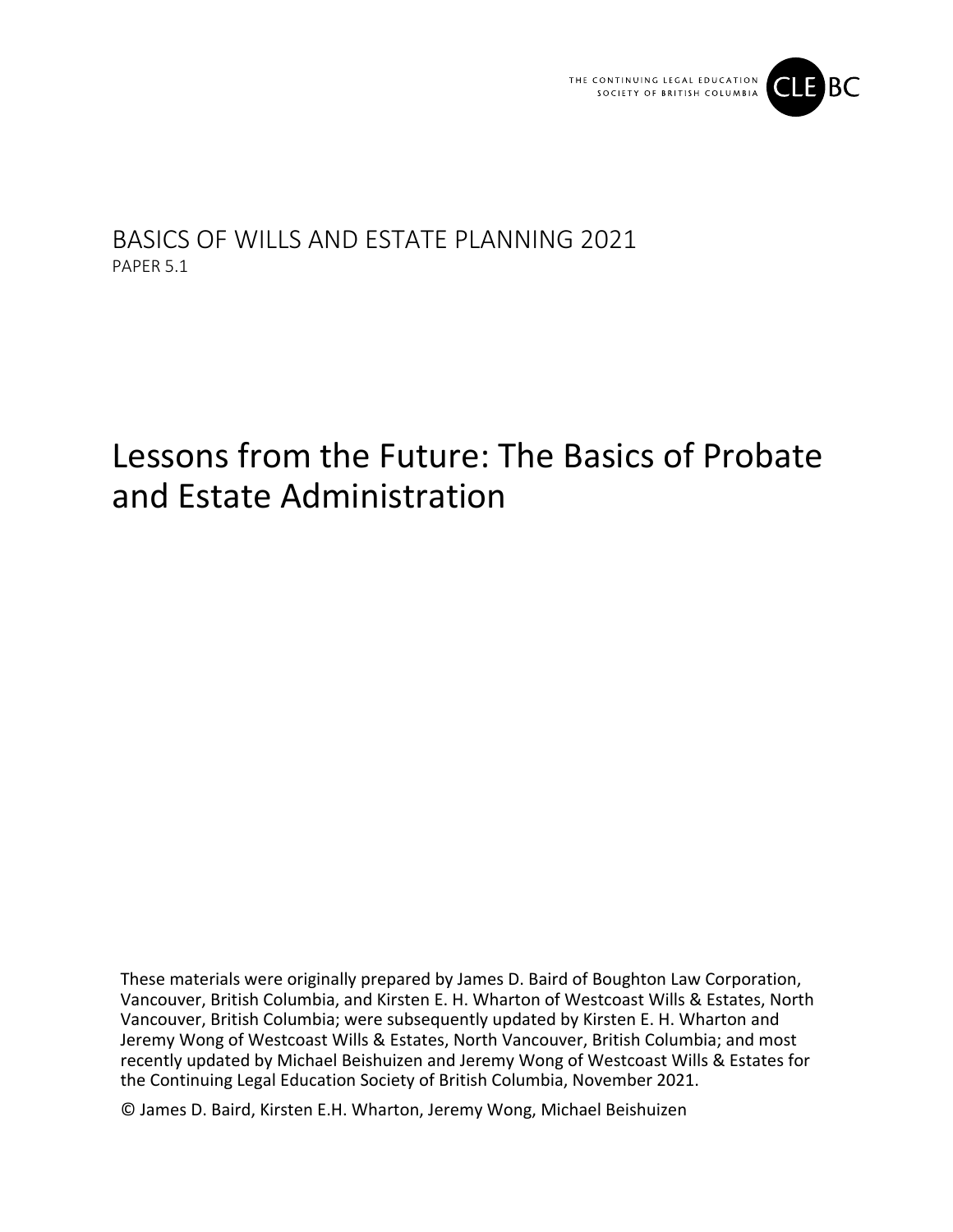### LESSONS FROM THE FUTURE: THE BASICS OF PROBATE AND ESTATE **ADMINISTRATION**

| Ι.   |    |                                                                                     |  |
|------|----|-------------------------------------------------------------------------------------|--|
|      | А. |                                                                                     |  |
|      | В. |                                                                                     |  |
|      | C. |                                                                                     |  |
|      |    | $\mathbf{1}$ .                                                                      |  |
|      |    | 2.                                                                                  |  |
|      | D. |                                                                                     |  |
|      | Е. |                                                                                     |  |
| П.   |    |                                                                                     |  |
|      | А. |                                                                                     |  |
|      | В. |                                                                                     |  |
|      |    | 1.                                                                                  |  |
|      |    | 2.                                                                                  |  |
|      |    | 3.                                                                                  |  |
|      |    | 4Affidavit of Assets and Liabilities for Domiciled Estate Grant (Form P10) 10<br>4. |  |
|      | C. |                                                                                     |  |
|      | D. |                                                                                     |  |
|      | Ε. |                                                                                     |  |
| III. |    |                                                                                     |  |
|      | А. |                                                                                     |  |
|      | В. |                                                                                     |  |
|      | C. |                                                                                     |  |
|      |    | 1.                                                                                  |  |
|      |    | 2.                                                                                  |  |
|      |    | 3.                                                                                  |  |
| IV.  |    |                                                                                     |  |
|      | А. |                                                                                     |  |
|      | Β. |                                                                                     |  |
|      |    |                                                                                     |  |
|      |    | 2.                                                                                  |  |
|      |    | 3.                                                                                  |  |
|      | C. |                                                                                     |  |
|      | D. |                                                                                     |  |
| V.   |    | Appendix A. Checklist - Information to Be Obtained at Initial Interview  19         |  |
| VI.  |    | Appendix B. Checklist - Documents to Be Obtained at Initial Interview  34           |  |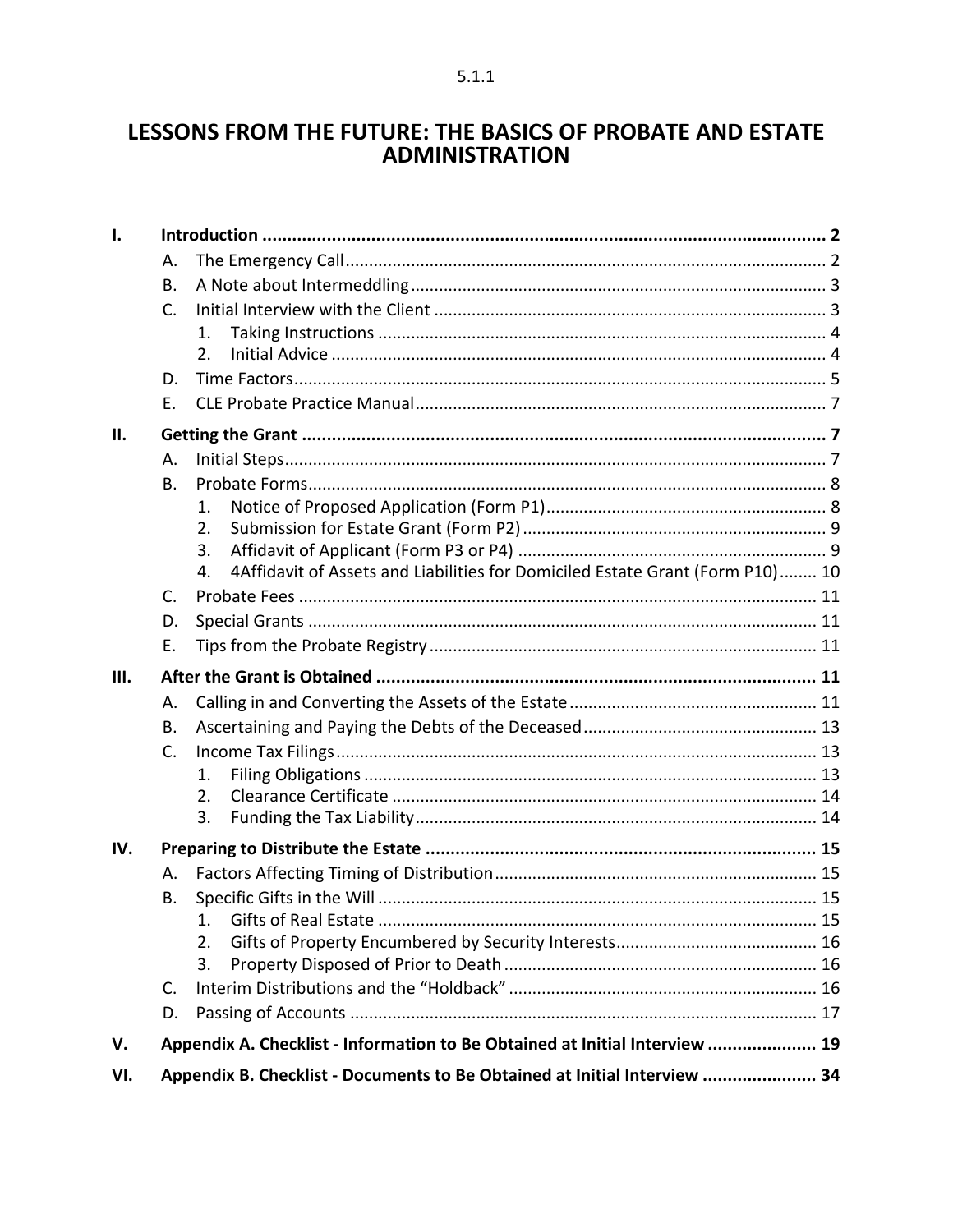#### **I. Introduction**

<span id="page-2-0"></span>Practicing in the field of probate and estate administration, a lawyer learns many lessons which are useful in preparing Wills and advising clients about their estate plans. Managing the results of a poorly thought out Will demonstrate more effectively than any academic course the "dos and don'ts" of Will preparation.

Clients who are meeting with a lawyer to discuss estate planning often have questions about the probate process and practical matters relating to administration of the Will after death. Questions such as "when is probate required?" or "what will my executor have to do?" are common. It is important that the estate planning lawyer be familiar with the estate administration process generally, so that the lawyer can provide clients with complete information and practical advice.

Many aspects of the estate administration process following receipt of the representation grant (the "Grant") are dictated by the nature of assets owned by the deceased and the particular circumstances surrounding the estate. A comprehensive review of the many issues that arise following the Grant are beyond the scope of this paper. The purpose of this paper is to provide a general overview of the main steps involved in the administration process and a standard Grant application. It is also prepared with an eye to identifying particular issues that arise during the administration process that tie back into drafting considerations when preparing Wills.

Finally, for practitioners starting an estate planning practice, it can be easy to focus primarily on the distributive clauses in the Will, simply relying on the "boilerplate" administrative provisions for the balance of the Will. Once the Will has taken effect on death as a testamentary instrument, those administrative provisions take on increased importance as they give the personal representative the power to carry out the will-maker's wishes as set out in the distributive clauses. As a planner, it is imperative to consider the administrative provisions in each Will as carefully as the distributive provisions and to draft the administrative provisions with an eye to the specific circumstances of each will-maker, such that any specific limits or powers are explicitly set out in the Will.

For convenience throughout this article the application for either administration of an intestate estate or probate of a Will, will be referred to simply as the "Grant", and whether there is an executor or administrator, that person will be referred to as the "personal representative".

### <span id="page-2-1"></span>**A. The Emergency Call**

When someone dies (even if it is expected) it is a traumatic and difficult time for the survivors. The lawyer is often one of the first calls, and people are looking for immediate assistance and answers to many questions. You should consider developing an office protocol for handling this type of call. The client is seeking reassurance. You can give this to them by interrupting other work, and taking a few minutes to talk to them. Consider preparing a standard letter or handout containing generic information which can be printed out and made available right away. If you hold an original Will, consider any confidentiality issues and ensure you release it to the proper party such as the named executor.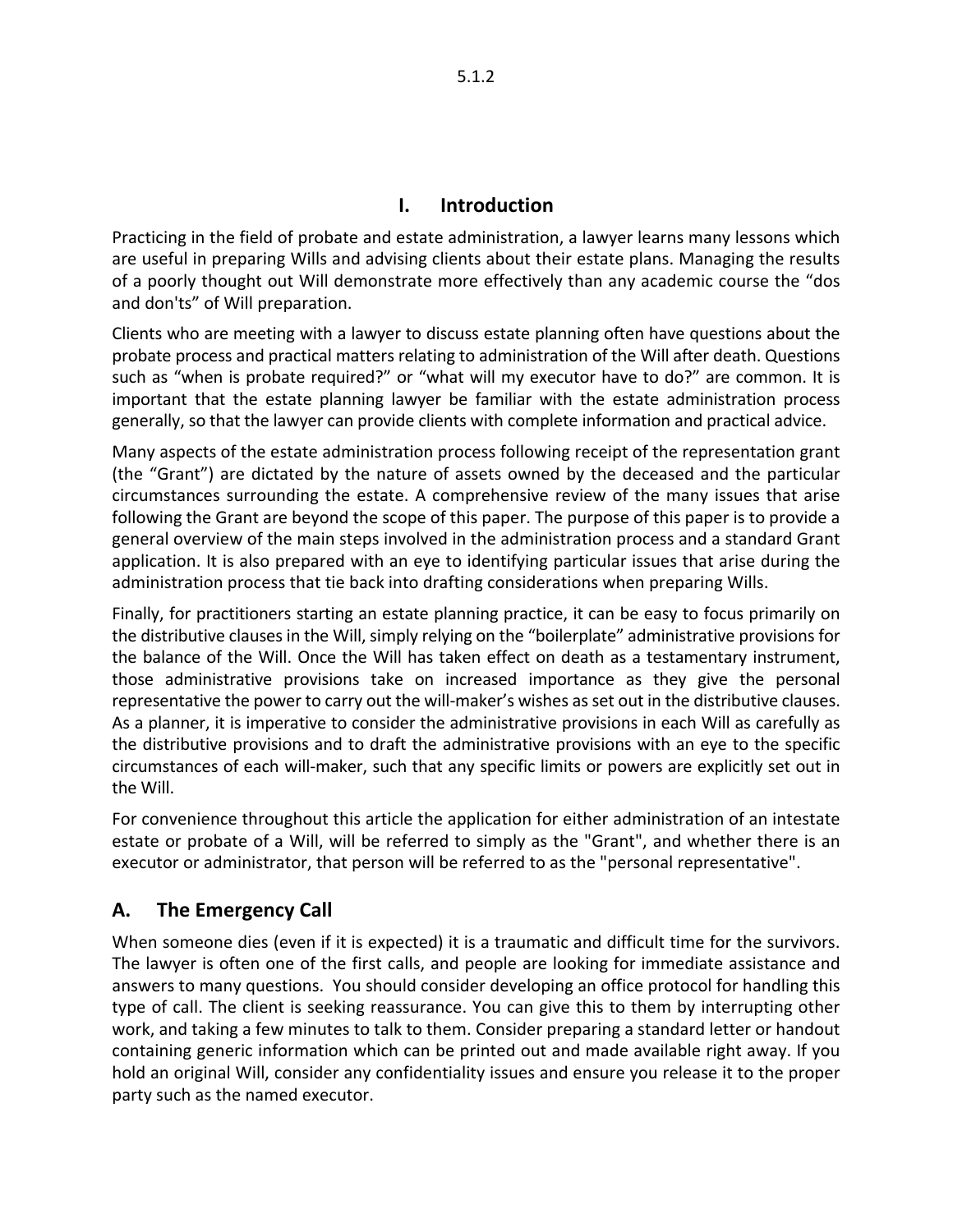Generally, other than issues such as preservation of assets, and confirmation of insurance, most estate matters can be fully considered in due course, and need not be dealt with on an emergency basis. That said, it is important to determine who is the executor, as they have the first priority right to oversee the disposition of the body. (See Part 3, Section 5 of the *Cremation, Interment and Funeral Services Act* [SBC 2004] CHAPTER 35 to determine who has priority and entitlement with respect to funeral arrangements.)

Advise executors that during the first couple of weeks, they should be comforting family members, and making the funeral or memorial arrangements in accordance with the deceased's wishes, and consistent with the values of the family. The only important legal aspect in the first couple of weeks after death is to secure the assets of the deceased. This usually just requires changing the locks on their home, if the deceased lived alone. Advise them that the majority of legal matters can wait until a few weeks after death.

### <span id="page-3-0"></span>**B. A Note about Intermeddling**

The law provides that under a Will a personal representative who commences acting as personal representative, which includes holding oneself out to others as the personal representative, or taking control of the estate assets, loses the right to renounce executorship and thereafter may be liable if the estate is not properly administered. It is probably a good idea to make the client aware of the legal principle of "intermeddling" as early as possible in the process.

### <span id="page-3-1"></span>**C. Initial Interview with the Client**

Make an appointment to meet with the personal representative, usually a few days after any funeral. Clients can be excitable and anxious at these times and want to start working on the estate "right away". The lawyer should use this opportunity to manage the client's expectations by letting them know the scope and time required to handle the legal matters connected with the estate. Reinforce that the personal representative should communicate the timelines on to the beneficiaries, as this can be a source of friction if the expectations are not set early.

In all dealings with family members be conscious of your own mannerisms and demeanour. Even if there is no obvious outward display of emotions, you can presume the death of a family member has a deep psychological impact. The lawyer should cultivate a friendly approach but at all times treat the work in a serious, professional and calm manner.

Ask the client to bring as much information as they have to the initial meeting, including the original Will and death certificate, lists of any debts, funeral bills, income tax returns, any marriage agreement or other agreements the deceased was a party to, motor vehicle descriptions and legal description of real estate, details of business interests, pensions, RRSP's, RIF's, etc.

The client should also be asked to bring in any memoranda or notes that may appear to have a testamentary intent. Remember that section 58 of the *Wills, Estates and Succession Act,* [SBC 2009], c.13 ("WESA") gives the court the ability to recognize documents of this nature as a "record" and may be able to construct a testamentary document, even where it does not meet the formal requirements as set out in WESA.

As a first step you must consider if you can act. Consider whether there are any conflicts. Consider that acting for the executor of an estate while at the same time preparing a will or other legal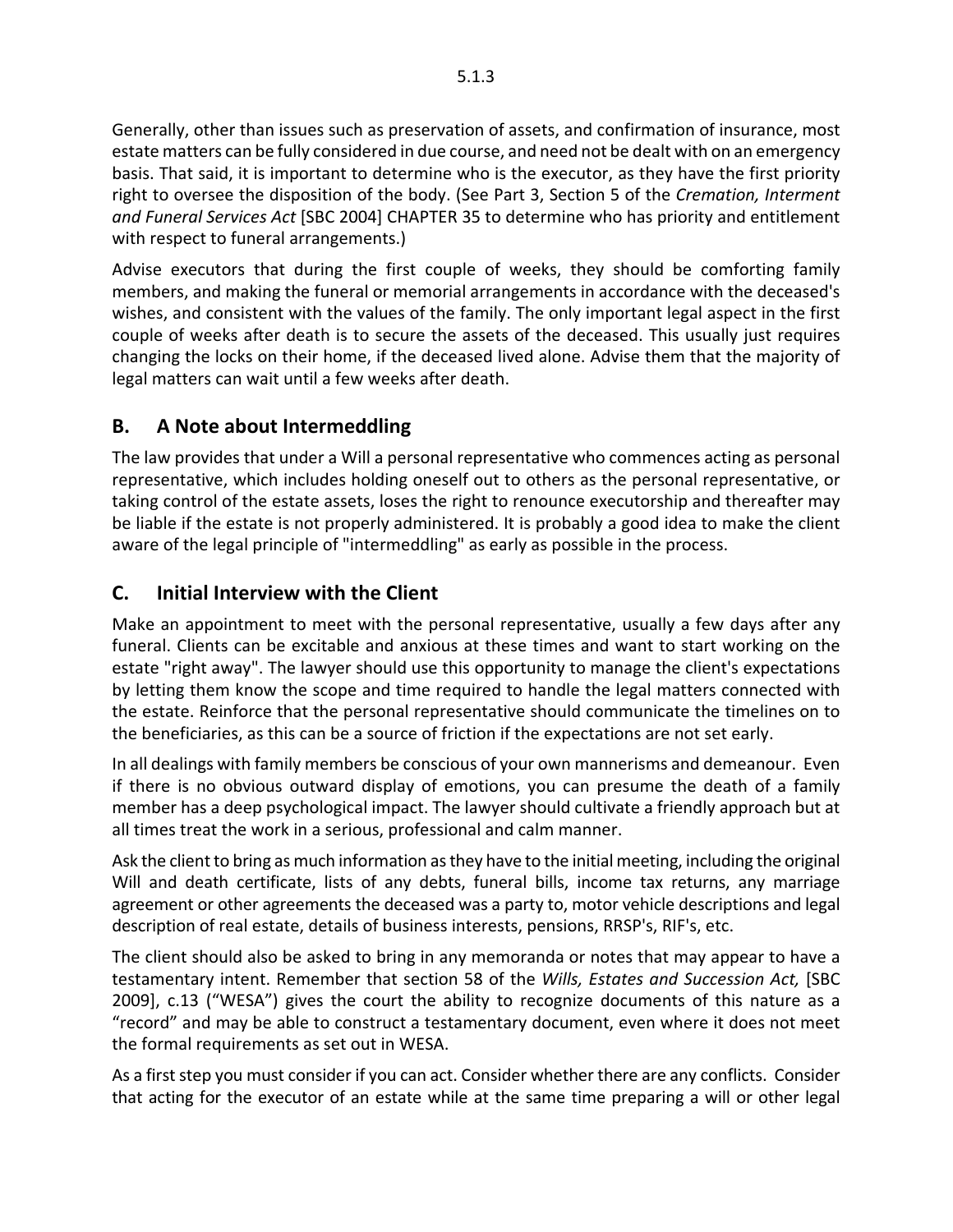document for one of the beneficiaries could lead to a conflict. Deal with the parties as you would on any other file paying attention to the Law Society rules for representing multiple parties. Consider dealing only with the personal representative(s) at the initial interview. This makes it clear who the lawyer represents and avoids problems later on if the personal representative has a falling out with other family members who may take a view that they too were represented by the lawyer.

If the lawyer prepared the Will and there is the possibility of litigation concerning the Will, consider whether or not it is prudent to act if the lawyer might be called as a witness.

Do not assume the client will take on the task of personal representative. (See the note above respecting intermeddling). Before the client decides to act they must be advised of the extent of their duties and liabilities. They must consider if they disagree with any terms of a Will or want to challenge the Will in some way. If so, they should not be acting as personal representative.

Consider whether it is the estate hiring you or the personal representative. It is customary for the personal representative to hire the lawyer.

### <span id="page-4-0"></span>**1. Taking Instructions**

Use a checklist and client intake sheet (a sample is attached to these materials, and there is also one at FP1 in the *British Columbia Probate and Estate Administration Practice Manual*) to ensure you ask the personal representative all of the questions necessary to make the application for the Grant. At the end of the interview, there are often unanswered questions. Consider giving the client a note pad to write down those items that require follow up by them. You can follow up with a letter reminding them of the information they need to obtain for you.

A written retainer letter setting out the respective duties of the lawyer and personal representative and the basis on which legal fees will be charged should also be sent out following the initial interview.

#### <span id="page-4-1"></span>**2. Initial Advice**

The lawyer should start by advising the client generally about the process involved in obtaining the Grant.

Personal representatives themselves often have technically conflicting roles and duties. The personal representative is often a beneficiary with an interest in the estate. Usually this does not cause any problem, but the lawyer needs to be aware which hat is being worn at any given time and should tailor advice to the client accordingly.

One matter to assess is the solvency of the estate. If an estate is insolvent, a personal representative might not want to undertake the difficulty and responsibility of handling such an estate, just to pay out to creditors at the conclusion.

<span id="page-4-2"></span>Make sure the client understands the realistic time frames involved in not only obtaining the Grant but administering the estate, down to ultimate distribution. Many people are surprised (and sometimes upset) to find out an estate can't be distributed within the first couple of weeks following the funeral.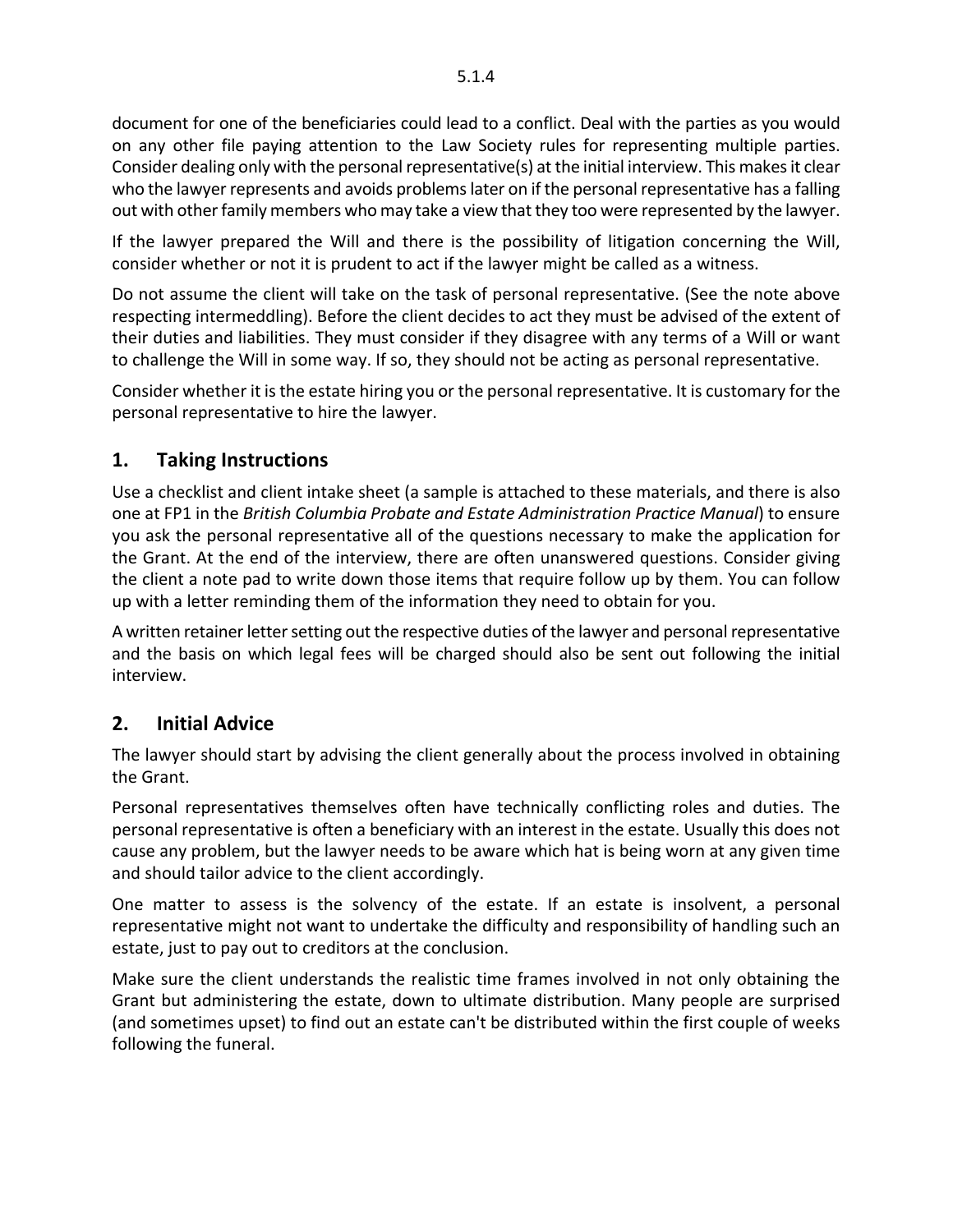#### **D. Time Factors**

The lawyer should manage the client's expectations from the outset by giving a realistic appraisal of the time frames involved. Make sure everyone including the beneficiaries know up front that distribution may not take place for some considerable time after death. If the lawyer manages to get all the work done sooner no one ever objects and can be quite happy to receive their share. The problems arise where there has been no communication or an unrealistic assessment of the time involved and people sense they are being held out of their money. Moving the file along expeditiously, one should still expect at least the following:

- In most instances, instructions aren't usually taken until two to four weeks after death.
- The Wills Notice Search Results from Vital Statistics often takes up to four weeks, and preparing the estate inventory will likely take three to eight weeks, allowing for the time needed to conduct searches and for the various financial institutions to respond to queries.
- Under the Rules, personal representatives must wait 21 days to file the application for the Grant after delivering the required notice (discussed further below).
- If the Grant application is finalized and signed by the executors at the five to eight week mark and then promptly filed with the probate Registry, there can be a delay of anywhere from one week to six months, depending on how busy the Registry is, before the Grant issued. Most registries have a voice message that says their current wait times.
- Once registry staff preliminarily approve the application, it usually takes about one to two weeks for the probate fee to be paid and the Grant to arrive at the lawyer's office.
- Once the Grant is obtained, you should allow another couple of weeks to transmit the assets to the personal representative.
- Then, of course, all of the other time limits follow which will postpone distribution (discussed further below). For example, section 155 of WESA prohibits distribution for 210 days following the issuance of the Grant.
- Estate assets may need to be liquidated. Sale of real estate including listing, sale and completion could easily take six months. Some personal representatives choose to expedite some of this delay by listing the real estate for sale prior to the Grant, with a seller's side condition that the sale cannot complete until the Grant is received.
- Lastly, the personal representative needs to ascertain and pay all creditors, file all tax returns, obtain clearance certificates from Canada Revenue Agency, complete the personal representative's accounts and obtain approval from the beneficiaries or in some cases the court. All of this often takes several months from the time the Grant is obtained.

The following issues should also be canvassed with the client:

• Advise the personal representative to safeguard all assets, to search for cash, jewellery etc and arrange for safekeeping. Insurance should be reviewed for motor vehicles and real estate. Notify the insurance agent or insurance company of the death and watch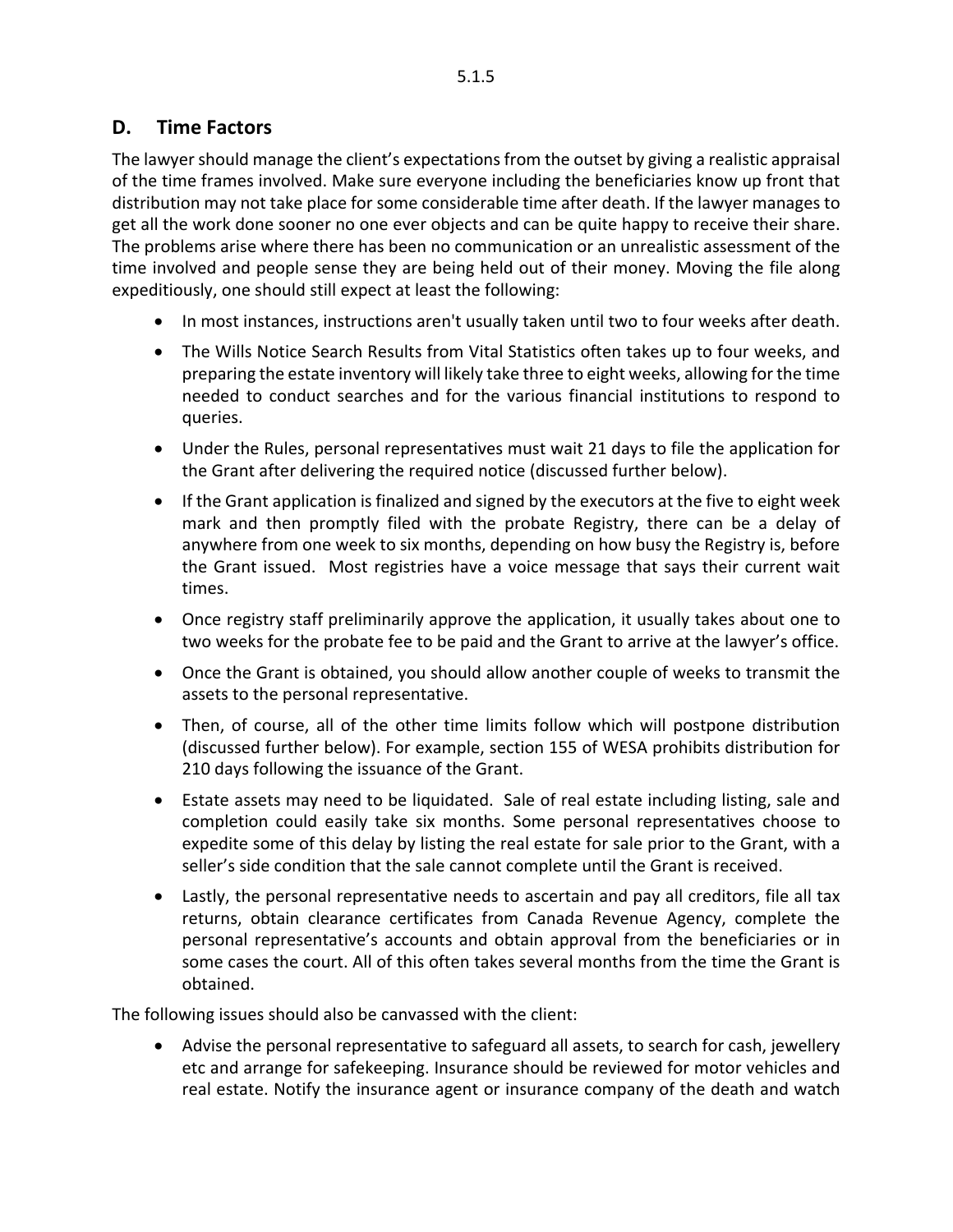out for occupancy requirements. Check with the agent for any special coverage needed on vacant properties and if so, obtain a vacancy policy

- Arrange for redirection of mail immediately as mail may be a good indicator of the assets within an estate and liabilities that may have to be paid (e.g. utilities). Access to the deceased's email also greatly helps personal representatives discover assets and liabilities.
- Be aware of whether utilities should be cancelled or if they need to be maintained to preserve the assets of the estate (e.g. if the property is vacant and there is an alarm system, phone and internet may want to be maintained so that the system can be used; if it is winter, may want to maintain heat and electricity so that pipes do not freeze);
- Review mortgages (especially reverse mortgages), as the creditors often have notice requirements and time frames for sale of real estate;
- When looking for assets, ensure personal representatives look for any information that may indicate the acquisition cost of any assets that may have a capital gain, which will be essential when the accountant files the tax returns;
- Review life insurance policies. This is one of those areas, together with the transmission of joint tenancy properties, where the lawyer is usually called on to assist in a matter which may strictly speaking be outside of the personal representatives or the lawyer's duties associated with obtaining the Grant. Likely there is no problem, but consider who you are acting for, whether or not there are any conflicts with the particular work, and who you are billing.
- Advise the personal representative early on of the importance of keeping an accurate record of all expenses they incur and assets received. The personal representative must ultimately account to the beneficiaries and months later they may have forgotten what different payments and amounts represent unless they keep proper records.
- The personal representative should be advised to meet with the bank officers and open any Safety Deposit Box. The bank officers will list the contents of the box and then seal it until the Grant is obtained. An original Will can be removed by the named executor.
- When listing the contents of the box, complete information should be provided with respect to any securities found. Where possible have these photocopied. This information is needed to complete the inventory. Often times, this list is inadequate to assign values to the items (especially jewelry); in this case, sometimes an additional Form P14 is required after the Grant to declare the appraised value.
- Explain to the client what the lawyer will do in applying for the Grant, and what matters the personal representative is expected to handle.
- Explain the obligation of the personal representative to pay debts and file all tax returns.
- Explain Probate Fees.
- <span id="page-6-0"></span>• Explain your legal fees.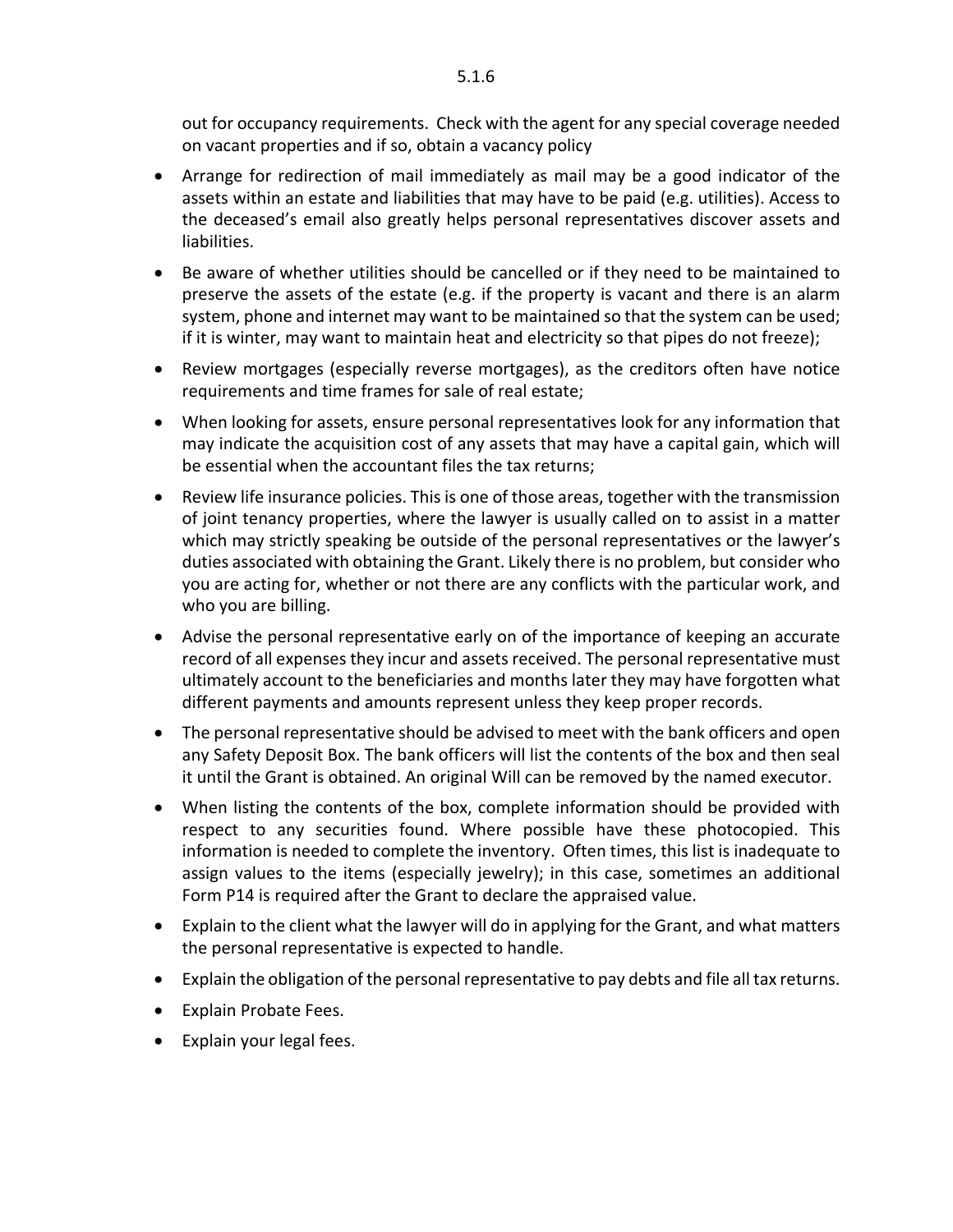#### **E. CLE Probate Practice Manual**

The CLE publication *British Columbia Probate and Estate Administration Practice Manual* (the "Manual") is an indispensable tool for any BC lawyer practicing in this area. It is the ultimate "go to" reference for basic guidance, including step by step instructions and forms for the typical Grant application. It also includes detailed instruction for the esoteric, one of a kind and unusual problems that arise when handling estates.

<span id="page-7-0"></span>This article can't hope to duplicate or improve on the advice in the Manual and won't attempt to do so. The points made here are general in nature and the reader is referred to the Manual for detailed information on probate practice and procedure.

#### **II. Getting the Grant**

The term "probate" is derived from the Latin verb *probare*, meaning to try, test, prove, or examine. Although a Will speaks from the moment of death, in most cases the personal representative will not be able to deal with the deceased's assets until a Grant of Probate is obtained. The Grant confirms the validity of the Will as a testamentary document and confirms that administration of the deceased's estate passes to the applicant as personal representative.

A Grant of Probate is not required in every estate, but a Grant will be required in the following three circumstances (the first being the most common):

- 1. where there are assets registered in the name of the deceased, and a third party (such as the Land Title Office, a financial institution, or ICBC) requires a Grant of Probate in order to release the assets to the personal representative;
- 2. where there is potential for a wills variation claim to be advanced, and the personal representative wants to start the 180 day limitation period running (which commences on the date the Grant is issued); and
- 3. where there are issues surrounding the validity of the Will, such as questions of testamentary capacity or undue influence.

#### <span id="page-7-1"></span>**A. Initial Steps**

The first task of the personal representative is to locate and secure any original Will, Codicil, or other testamentary document. Other documents may also need to be filed in the probate application, such as any documents that are referenced in the Will, including memoranda expressing wishes for the disposition of personal articles. Advise the personal representative to conduct a full and complete search amongst the deceased's records and belongings for any possible testamentary documents.

A Wills Notice search with Vital Statistics should be conducted relatively soon after death, but note that the application for the Grant must include all of the names and aliases in which the deceased held property (particularly real estate) and the Wills Notice search must contain all of those names. Sometimes all aliases of the deceased aren't available until other searches have been completed. A lawyer must balance the need for an early Wills Notice search with the risk of the delay and cost of a second Wills Notice search if it turns out there are other names in which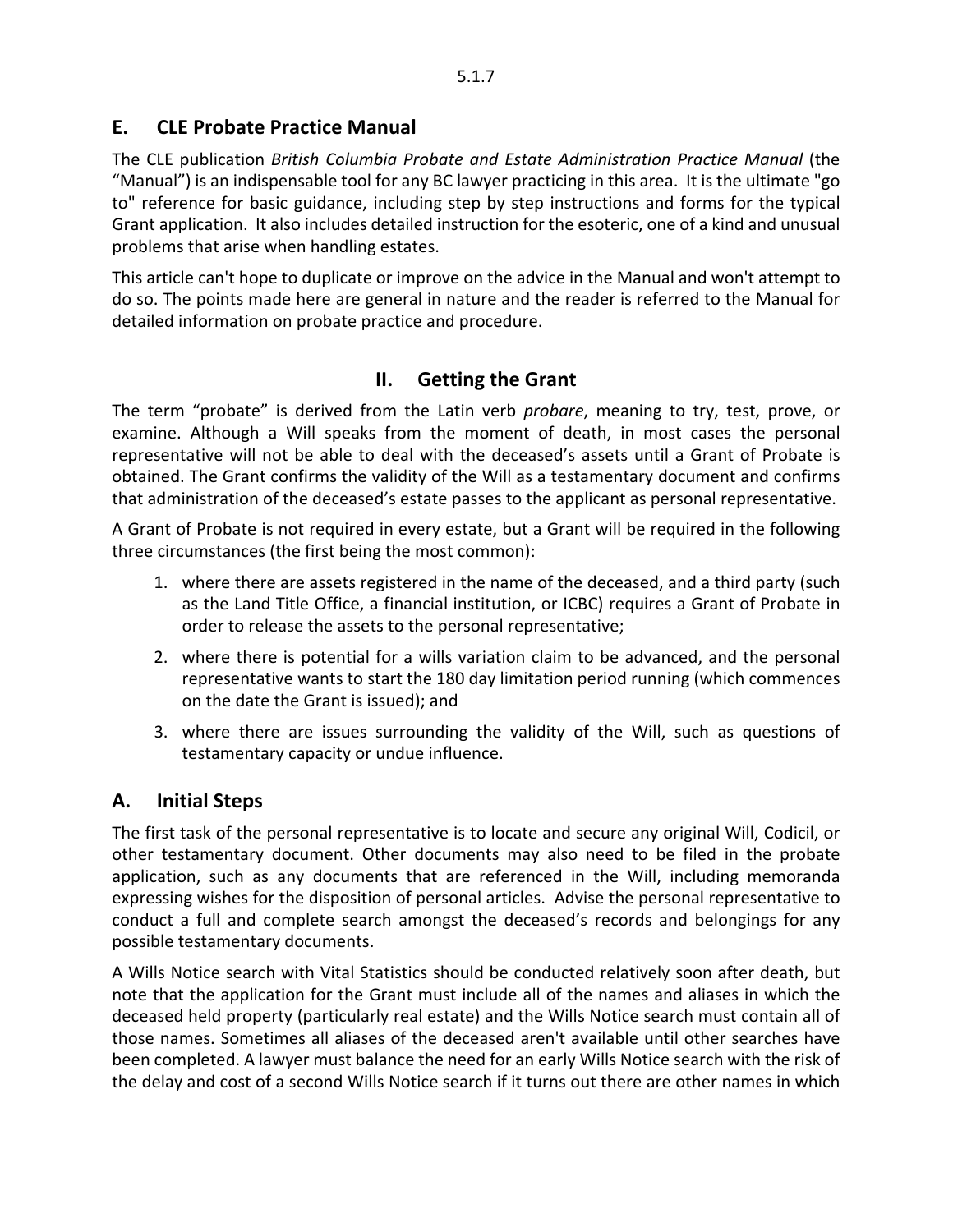the deceased held property. Wills notice searches can be conducted on an expedited basis if need be.

If no one is expected to challenge the validity of the will, the personal representative may apply for probate "in common form". (If someone does challenge the will, you may have to use a more complicated procedure, i.e. proof in solemn form which is beyond the scope of this paper).

### <span id="page-8-0"></span>**B. Probate Forms**

The application for an estate grant is now governed by Supreme Court Rule 25-3. A standard application for a domiciled representation grant with Will annexed includes filing the following prescribed forms:

- P2 Submission for Estate Grant;
- P3/P4 Affidavit of Applicant for grant of probate (in short form or long form);
- P9 Affidavit of Delivery, with P1 (Notice of proposed application in relation to estate) exhibited;
- P10 Affidavit of Assets and Liabilities for Domiciled Estate Grant.

In addition, an application for estate grant should include the original Will or testamentary document(s), two photocopies of the Will or testamentary document(s), and results of the Wills Notice search issued by the Vital Statistics Agency, in duplicate.

Where there is no will, instead of the P3/P4, use Form P5 – Affidavit of Applicant for Grant of Administration without Will Annexed.

If there are persons named as executors in the Will who are entitled to apply as personal representative in priority higher than your client, obtain and file originally signed Notices of Renunciations (in form P17).

Where WESA sections 130 and 131 require consents and nominations, get the required documents signed by the relevant parties, but do not submit them with the application.

### <span id="page-8-1"></span>**1. Notice of Proposed Application (Form P1)**

Section 121 of WESA requires the personal representative to deliver a notice of their intention to apply for the Grant to specified classes of persons. Rule 25-2 sets out the procedure for giving such notice.

Under Rule 25-2(1) an applicant is required to wait 21 days after giving notice before submitting the application for probate. It is therefore good practice to mail out the notices as soon as possible after being retained.

In the case of an application for a grant of probate of a will, Rule 25-2(2) requires that Notice, along with a copy of the Will (or other testamentary documents) be delivered to each person: (i) who is named in the will as a personal representative or alternate personal representative and who has prior or equal right to the applicant to apply for the grant; (ii) who is named as a beneficiary in the will; or (iii) who would have been entitled to share in the estate on an intestacy or partial intestacy. Where the deceased did not leave a will, the documents must be delivered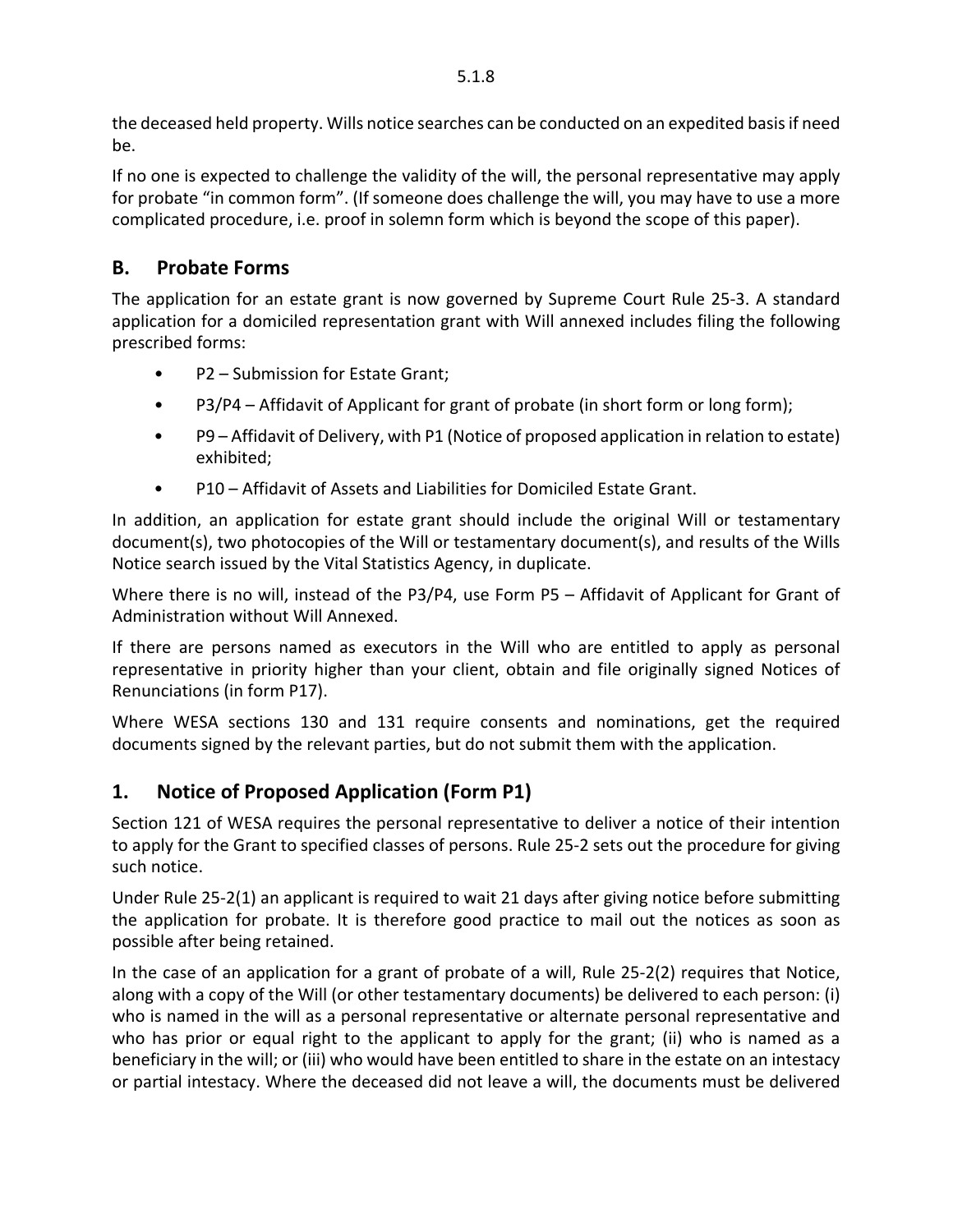to: (i) each person who is an intestate successor of the deceased; and (ii) each creditor of the deceased whose claim exceeds \$10,000.

5.1.9

If a person entitled to notice is a minor child of the deceased, a minor whose gift is not to be held in trust, or is or may be a mentally disordered person, notice to the Public Guardian and Trustee is also generally required, and the applicant must receive and file the Comments of the Public Guardian and Trustee as part of the application.

After the Notice has been delivered, prepare the P9-Affidavit of Delivery specifying who has been given notice and how delivery occurred.

### <span id="page-9-0"></span>**2. Submission for Estate Grant (Form P2)**

The Submission for Estate Grant is generally the originating document that opens the probate file. The Form P2 sets out information about the deceased and the applicant, and the type of Grant being sought.

The Submission for Estate Grant was designed using a "check the box" format to address the fact that a large number of applicants commencing probate proceedings are lay persons. Each numbered paragraph of the Submission for Estate Grant has multiple options and those that are not selected should be deleted. Words within the standard paragraph being selected, however, should not be deleted if at all possible. Although the language of some of the sentences leaves much to be desired, try to avoid the desire to "fix" the standard-form wording or to delete all the options in a paragraph.

If other documents are being filed with the application, such as a Notice of Renunciation in Form P17, these documents should be listed in the Submission.

If a beneficiary is named in the Will as something different than their full legal name, this should be noted in the schedule to the P2.

### <span id="page-9-1"></span>**3. Affidavit of Applicant (Form P3 or P4)**

There are two options when completing the Affidavit of Applicant in a standard grant application. Form P3 (short-form) or Form P4 (long-form).

Form P3 is the "standard" short-form affidavit where all the conditions listed in Rule 25-3(6) are met. It should be used if there are no abnormalities in the application.

Form P4 is an expanded version of the P3 form and is intended to be used if there are any issues surrounding the will or its execution which require addressing. It should be used if any of the following apply:

- one or more testamentary documents dated later than the will have been found;
- there are issues regarding the will or its execution, for example:
	- o there are issues regarding formalities of execution;
	- o there are special circumstances surrounding the execution (i.e., where the will-maker is blind or illiterate);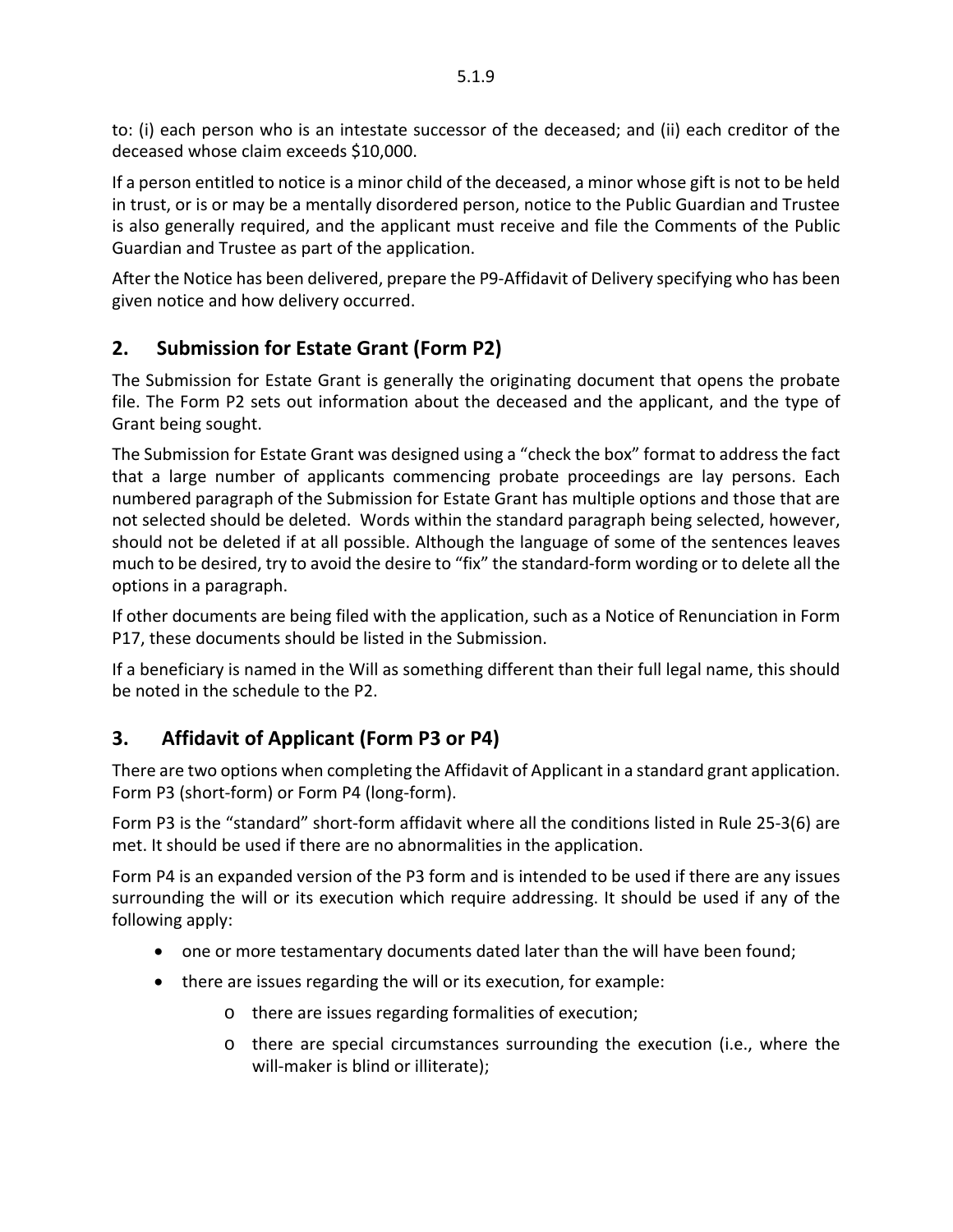- o there are interlineations, erasures, obliterations, or other alterations to the will;
- o there are issues with the appearance of the will (e.g., missing pages, attempted revocation, etc.);
- o it appears the will has been unstapled
- the will refers to one or more documents attached or not attached to the will;
- there is a foreign applicant applying under s. 139 of *WESA*;

#### <span id="page-10-0"></span>**4. 4Affidavit of Assets and Liabilities for Domiciled Estate Grant (Form P10)**

The personal representative's affidavit in form P10 exhibits the statement of assets and liabilities, which lists all of the assets of the deceased which pass on death to the applicant. This was a change under WESA. Previously the Rules required an applicant to list all assets that passed on death, now they only list the assets which pass to them as applicant, which permits dual wills with separate personal representatives.

The P10 requires disclosure only of those liabilities that charge or encumber estate property, such as mortgages or registered personal property security interests. Other liabilities do not need to be disclosed.

The proposed distribution of the estate does not need to be disclosed. The inclusion of the word "distribution" in the title of the "Statement of Assets, Liabilities and Distribution" is merely to maintain consistency with the *Probate Fee Act* which refers to it as such and which was not amended during the WESA changes.

Except in extremely limited circumstances, the probate registry will not accept "to be determined" for the date of death value of an asset. If a third party will not provide the required financial information, the applicant must file the Grant application (minus the Affidavit of Assets and Liabilities) along with a Form P18—Authorization to Obtain Estate Information. Once the Grant application has been processed by the Registry in the normal course, the Registry will issue the Authorization to Obtain Estate Information to the applicant. The applicant then delivers the Authorization to the third party, who then has 30 days from the date the Authorization is delivered to provide the requisite information. If the third party fails to deliver the Information and a further application is required, the third party must provide an affidavit setting out their reasons for refusal to comply with the request and may be ordered to pay costs related to the application. Once the information requested is available, the Affidavit of Assets and Liabilities can be completed and filed without the necessity of going back into the main queue for application processing.

Once the affidavits of the personal representative have been drafted, arrange to meet with the personal representative to sign the affidavits, then file them with the Probate Registry.

<span id="page-10-1"></span>The Registry will review the documents and in due course advise of any defects, and advise the amount of the probate fees.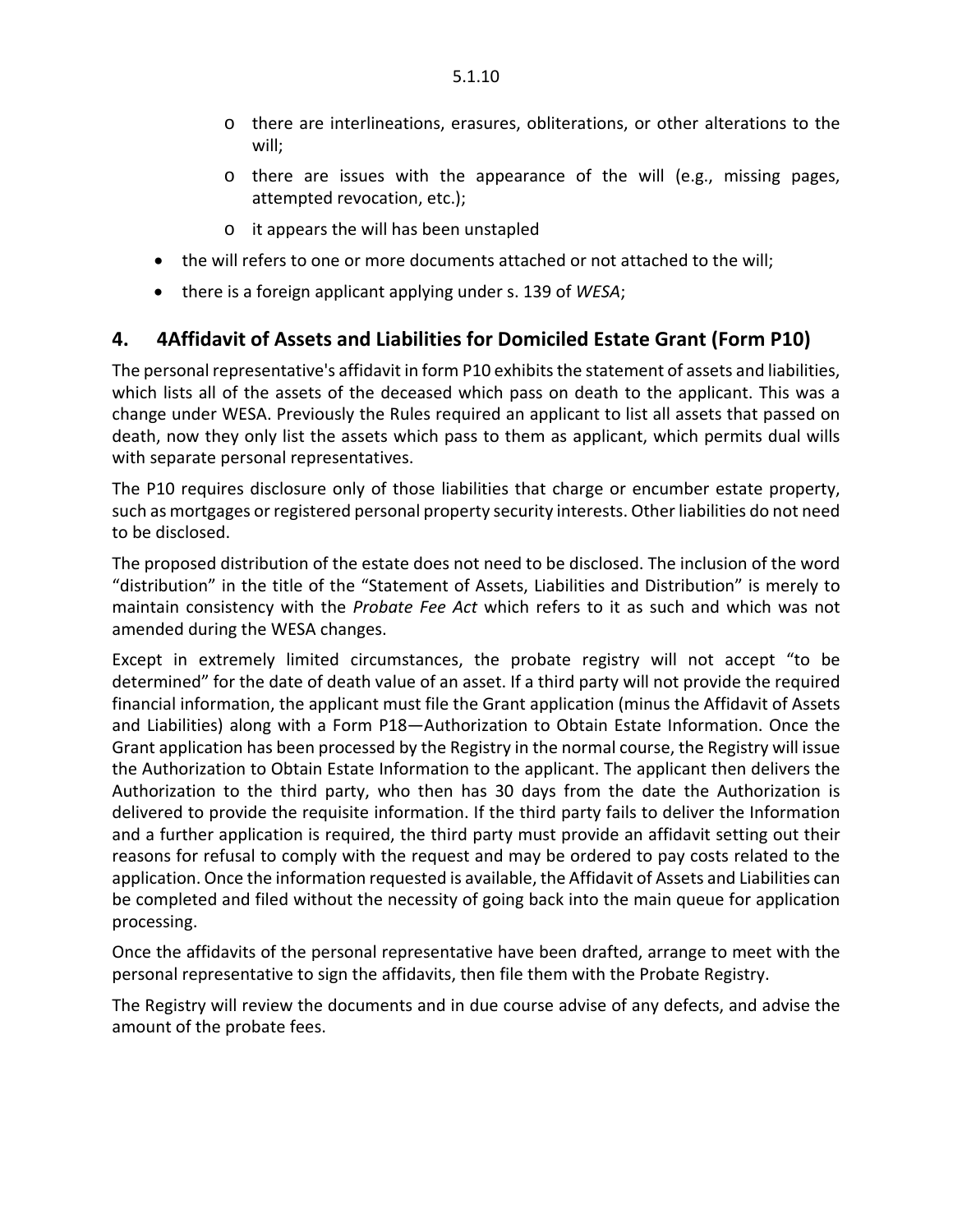### **C. Probate Fees**

Probate fees in British Columbia are levied under the *Probate Fee Act*. The probate fee is made up of a \$200 charge to start the Court proceeding, plus \$6 for every \$1,000 or part of \$1,000 of the gross value of the estate assets in excess of \$25,000 up to \$50,000, plus \$14 for every \$1,000 or part of \$1,000 of the gross value of the estate assets in excess of \$50,000, that were located in British Columbia when the deceased died.

The deceased's financial institution will, on request, usually advance the probate fees payable to the Minister of Finance. Once probate fees are paid, the Registry will generally issue the Grant within three to five business days.

### <span id="page-11-0"></span>**D. Special Grants**

Not all Grants fall neatly into the category of Probate or Administration. One of the more common grants is the situation where there is no personal representative under the Will. The application is then for "Grant of Administration with Will Annexed." Other grants include Administration in Special Circumstances (formerly, including Ad Colligenda Bona), Administration Pending Legal Proceedings (formerly, Administration Pendente Lite), Administration by Attorney, and Administration of Unadministered Estate (formerly, Administration de Bonis Non).

<span id="page-11-1"></span>For a list of special grants and the associated precedents see the Manual.

### **E. Tips from the Probate Registry**

Search everything before completing the statement of assets and liabilities. Pay close attention to related land title issues. Obtain up to date searches of real estate and use the correct names and descriptions.

Read over the alternate personal representative appointment clause in a Will carefully. If the clause permits an alternate personal representative to act only where the first personal representative is deceased, but in fact the first personal representative is still alive and only refuses to Act, the alternate personal representative cannot apply for probate directly. There has been a failure of personal representative appointment, but the Will does not assist in this case. The alternate will have to apply for a grant of administration with Will Annexed.

### **III. After the Grant is Obtained**

### <span id="page-11-3"></span><span id="page-11-2"></span>**A. Calling in and Converting the Assets of the Estate**

Once the Grant has been obtained, there are various things that personal representatives can or must do. They must settle the deceased's debts and any expenses that they have paid as they administered the estate. They can convert assets into cash if they think this is appropriate.

In most cases, once the Grant is obtained, the deceased's accounts are closed into an estate account, and property is liquidated (except property which under the terms of the Will might be the subject of a specific gift, as discussed later in the paper).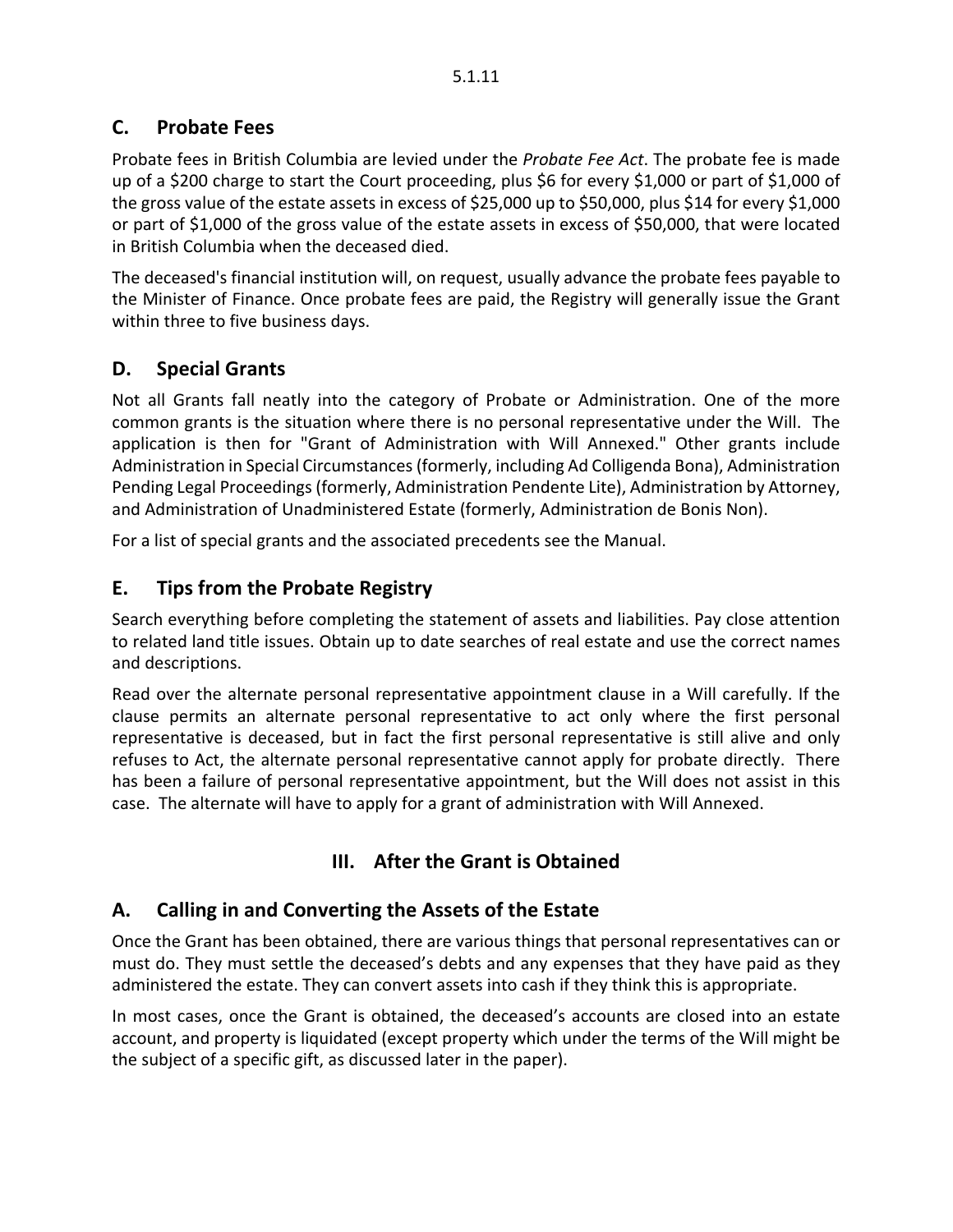In large estates or where there are ongoing trusts, the personal representative will need to decide whether to liquidate or whether to hold assets in their existing form. Although the personal representative is under a duty to distribute the assets to the beneficiaries as soon as practicable, he or she also has a duty to convert the assets of the estate into cash as advantageously as possible. For many assets, the timing of conversion matters. For example, the estate can lose interest if GICs are collapsed too soon; some assets (such as stocks) can be volatile and their value subject to wide market fluctuations. Other assets, such as penny stocks, may technically be unauthorized investments under the Will. A related issue in larger estates is maximizing income during the administration phase, while the estate is being held pending distribution.

There also may be advantageous reasons to distribute certain types of property *in specie* (for example, if there are charitable beneficiaries in the Will, a donation of publicly traded securities can offer tax benefits that are not available if the securities were sold and the cash proceeds donated).

Real estate may be transmitted from the deceased into the name of the personal representative. Once the property is registered in the name of the personal representative, he or she is then in a position to list and sell the property as the personal representative decides appropriate.

The deceased's bank accounts may be closed out by the personal representative attending personally at each institution and providing them with a certified copy of the Grant. Alternately, the lawyer may handle this by having the client sign letters of authorization and direction to each of the institutions, directing the institutions to close out the accounts and to forward the net proceeds to the lawyer's office. At the time the accounts are closed, the client or lawyer should also request that the institutions provide a statement showing all account activity from the date of death up to and including the date on the which the account is ultimately closed, as this will be helpful in preparing the executor's accounting later on.

If the client elects to deal with the institutions directly and hold the estate funds without your help, you should advise that any money the client receives from the sale of estate assets should be held in the personal representative's name as "Personal Representative of the Estate of \_\_\_\_\_\_\_\_\_, deceased". Alternatively, the lawyer can receive funds and hold them in the lawyer's trust account. If the client is going to retain the lawyer to assist with preparation of the personal representative's accounts down the road (as discussed below in this paper), it is often advisable to consolidate all funds in the lawyer's trust account such that all disbursements and receipts can be easily tracked. If the lawyer is not going to be doing any further work after the grant of probate however, holding estate money in the lawyer's trust account for eventual distribution to the beneficiaries is likely against the Law Society's trust account rules.

The personal representative should be advised early on to maintain a detailed record of all receipts and expenditures, as well as a diary of steps he or she takes in and about the administration process. Regardless of whether the estate funds are being held by the lawyer or the client, the preparation of accounts will be simplified if all funds can be consolidated into a single estate account. Remember however, that the personal representative must ultimately account to the beneficiaries of the estate, so consideration should be given to whether funds should be invested while administration is being completed, to avoid allegations that funds were not properly managed in the interim. Each estate is different and the characteristics of the beneficiaries and the size of the estate will dictate whether investing the funds will be necessary.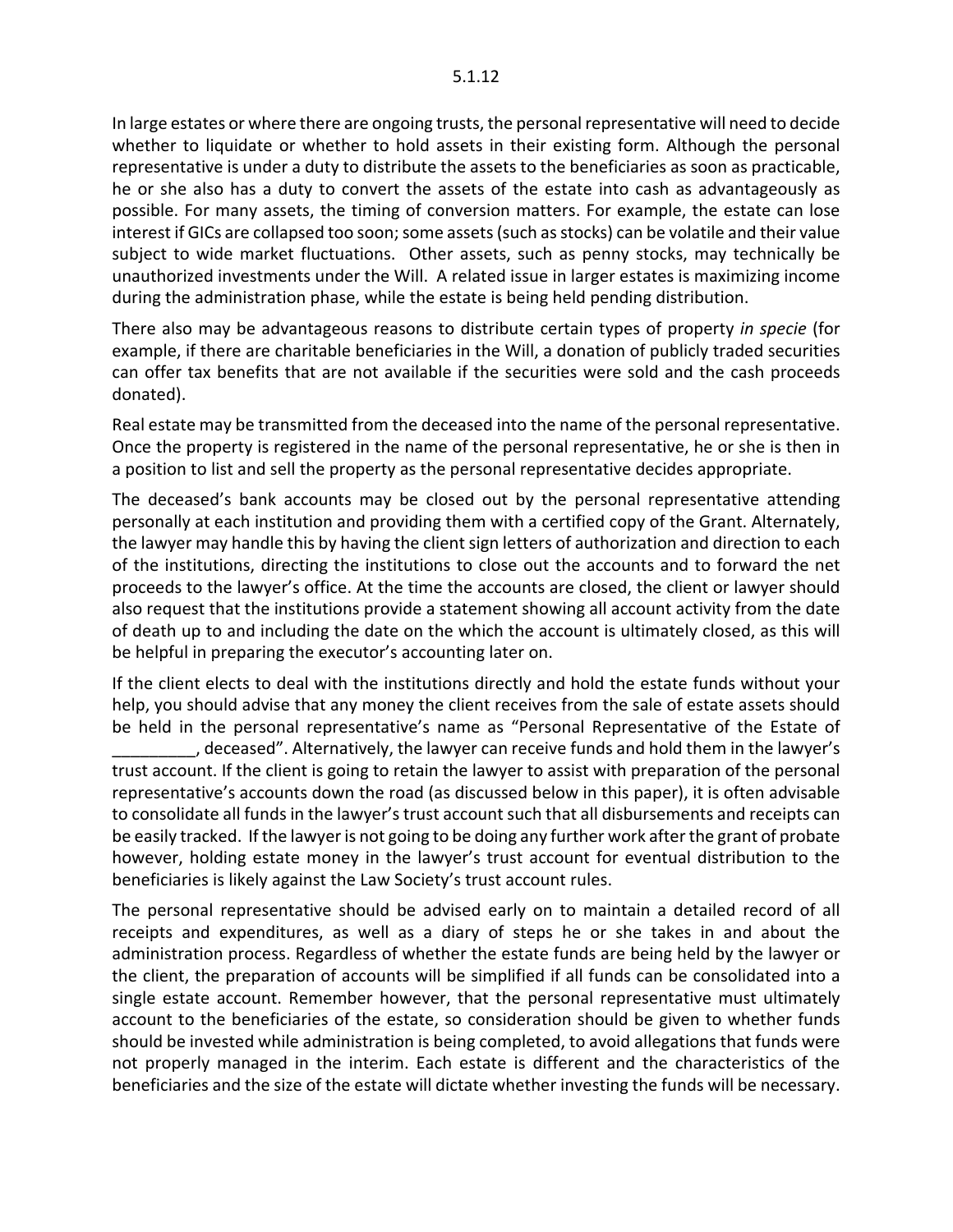In some cases, legislation relating to specific types of assets (such as motor vehicles or shares) will affect the personal representative's dealings with those assets. The Manual contains a detailed listing of the procedures and documents required to transmit various types of assets.

### <span id="page-13-0"></span>**B. Ascertaining and Paying the Debts of the Deceased**

Before making any distribution of estate assets to the beneficiaries, a Personal Representative must ascertain the debts of the deceased, anticipate the liabilities of the estate (including income taxes) and ensure that sufficient assets are retained to pay those liabilities. Many debts and administration expenses are relatively easy to anticipate and determine. However, the deceased may have had unascertained, contingent or continuing liabilities, such as unknown debts, liability under a separation agreement to pay maintenance, or an outstanding personal guarantee made by the deceased. The personal representative should be cautioned to exercise great care in ascertaining all debts of the deceased and ensuring that all liabilities are dealt with prior to making any distribution. Some personal representatives do an interim distribution of some assets while holding back the rest of the estate to potentially pay remaining debts. They distribute this holdback amount at later date in a final distribution once tax clearance certificates have been obtained (see below).

For unknown or unascertained creditors, the personal representative can protect himself or herself by publishing a notice to creditors in the BC Gazette in accordance with the provisions of section 154 of WESA.

### <span id="page-13-2"></span><span id="page-13-1"></span>**C. Income Tax Filings**

### **1. Filing Obligations**

The personal representative is responsible for filing certain income tax returns for the deceased and the estate. The basic filing obligations are as follows:

- (1) a T1 (General) return for any year before the year of death, if the deceased had not filed a return for that year and if tax is payable. Any delinquent returns must be filed as soon as possible. With respect to a prior year's return where the deceased died before the normal filing deadline, the return must be filed by the later of six months of the deceased's death and the normal filing deadline.
- (2) a T1 (General) return for the year of death (January 1 to the date of death), in most circumstances. The return must be filed either six months from the date of death or on April 30 of the year following the year of death, whichever date is later. It is recommended that personal representatives arrange for this return to be filed as early as possible so that they can get a clearance certificate from the Canada Revenue Agency (the "CRA"). The clearance certificate is discussed in more detail later in this paper.
- (3) a T3 return within 90 days of each fiscal period of the estate. The first fiscal period begins with the date of death. You may choose the date on which the first fiscal period ends, but that date must be no later than 365 days after the deceased's death.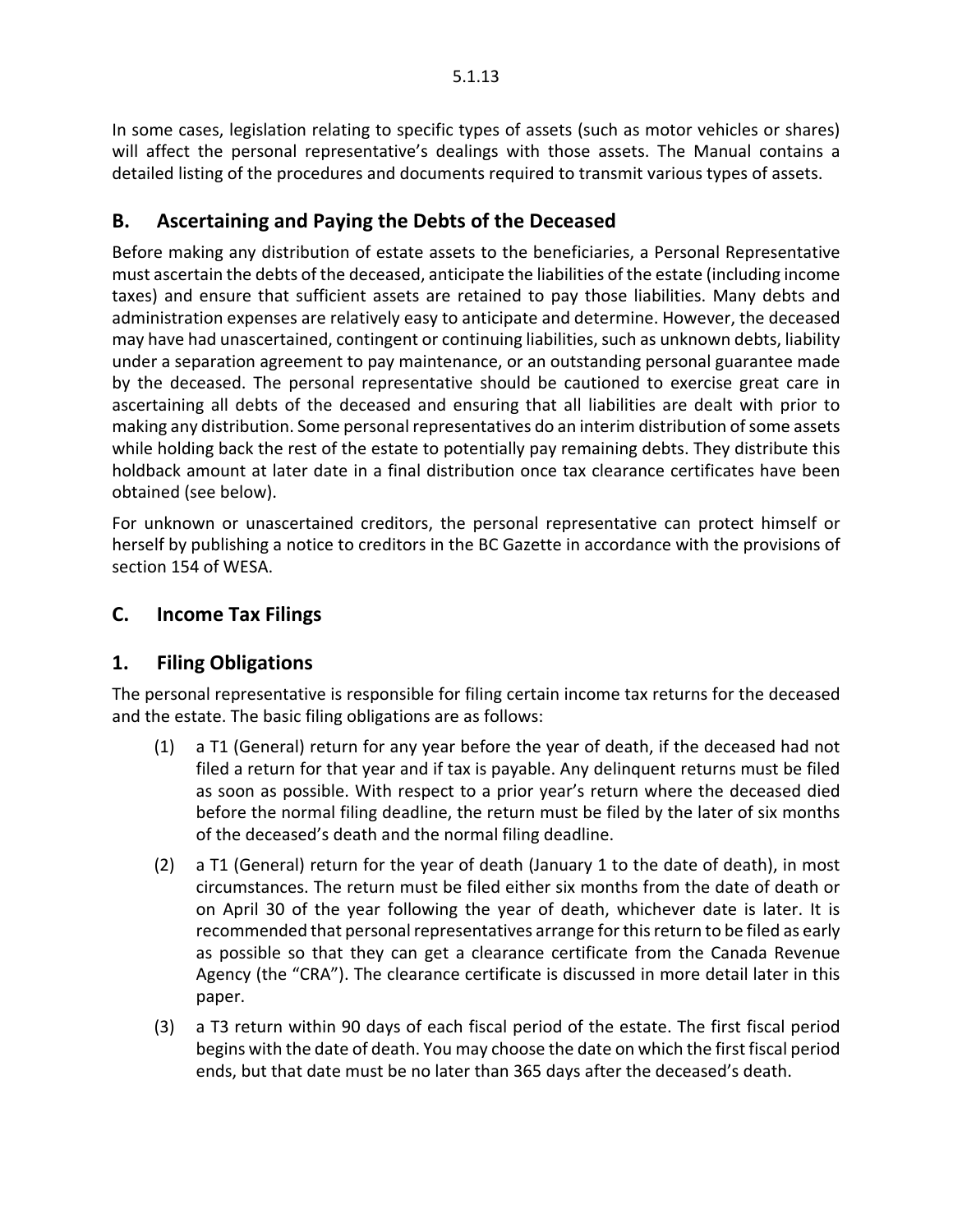Depending on the nature of the deceased's income, the estate may be allowed to file other income tax returns, and it may be desirable to do so. The personal representative should be advised to consult with an accountant early on in the estate administration process.

#### <span id="page-14-0"></span>**2. Clearance Certificate**

The *Income Tax Act (Canada)*requires that personal representatives obtain a clearance certificate from the CRA before distributing property to a beneficiary.

In normal circumstances, the CRA does not give a clearance certificate until you have paid any tax that is payable based on an assessment by the CRA of the date of death tax return. It is not uncommon for the CRA to take several months to process estate filings, and it can often take six months or more to receive a clearance certificate. It should be therefore recommended that the client file the date of death income tax return as soon as possible so that a clearance certificate can be requested at an early date.

If the personal representative does distribute the estate before receiving the clearance certificate, and if they have not kept enough property in their hands to pay any income tax that may be owing, the personal representative may be personally liable for paying that tax.

#### <span id="page-14-1"></span>**3. Funding the Tax Liability**

One of main issues facing the personal representative at this stage of the administration process is how any income tax liability will be funded. As an estate planner, it is important to be aware of the tax liabilities that arise as a consequence of death and to turn one's mind to how such liabilities will be funded.

For example, if a client owns several pieces of real estate that have appreciated in value, there may be a significant tax liability arising on death as a result of the deemed disposition of those properties (subject to the principal residence capital gains exemption) and the triggering of accrued gains. If there are insufficient liquid assets in the estate to cover the terminal tax bill, how will the tax liability be funded? Is there insurance in place? Will one of the properties have to be sold? If so, which one? Failure of the estate planning lawyer to address how the tax liability will be funded may result in frustration of the will-maker's wishes.

<span id="page-14-2"></span>Using the example above, the estate planner could have considered including a power to borrow or mortgage in the Will. Although s. 142 of WESA gives personal representatives a rather broad power to deal with estate assets (i.e. the personal representative has the same authority over the estate as the deceased had when living in order to carry out the personal representative's duties) it is preferable to explicitly include in the Will any specific powers that may be necessary rather than rely on the general statutory authority. Keep in mind that death is usually a default event on mortgages, and without any income within the estate, the personal representative may have a very difficult time qualifying for a new conventional mortgage, no matter what the Will gives them the power to do.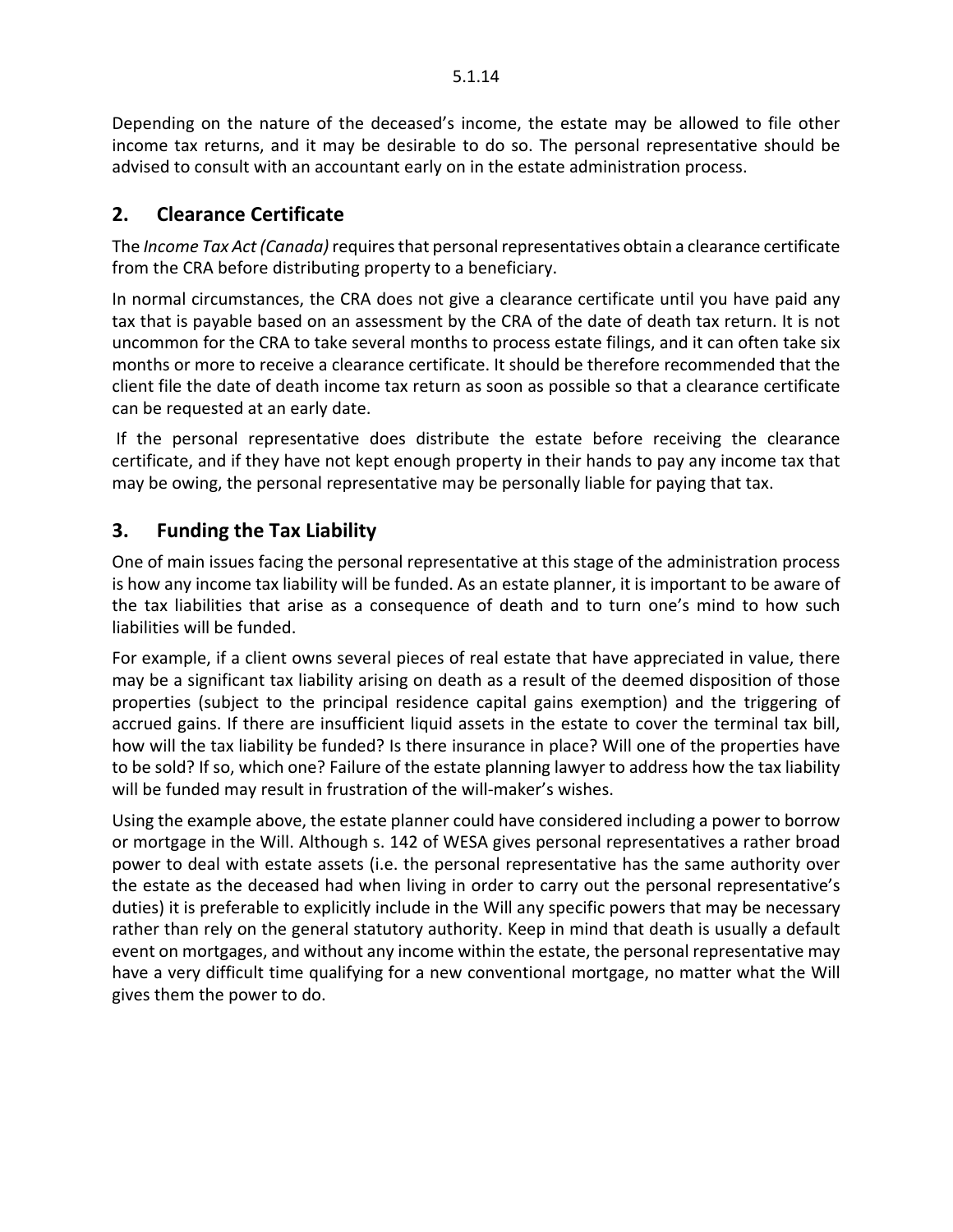### **IV. Preparing to Distribute the Estate**

#### <span id="page-15-0"></span>**A. Factors Affecting Timing of Distribution**

There are various factors and pieces of legislation affecting the timing of when an estate may ultimately be distributed amongst the beneficiaries. A few of these are listed below:

- (1) under s. 155(1.1) of WESA, the personal representative must not distribute an estate in the 210 days following the issuance of the grant unless all beneficiaries and all persons who many commence a proceeding under Division 6 of Part 4 of WESA (i.e. those who can bring a wills variation claim) consent.
- (2) as noted above, under s. 159(2) of the *Income Tax Act (Canada),* the personal representative must not distribute the estate until a clearance certificate from CRA has been obtained; and
- (3) the personal representative should not distribute an estate unless he or she has obtained written approval of his or her accounts from all beneficiaries or has passed the accounts before the court.

#### <span id="page-15-2"></span><span id="page-15-1"></span>**B. Specific Gifts in the Will**

#### **1. Gifts of Real Estate**

If a Will contains a specific gift of real estate, or if the personal representative is preparing to make a distribution of real estate in specie, the provisions of the *Property Transfer Tax Act,* [RSBC 1996], c.378, must be considered. The *Property Transfer Tax Act* imposes a tax on all land transfers unless the transfer falls within one of the specific exemptions listed in s. 14 of the Act. Some transfers of property under a Will attract property transfer tax, and, if the Will is silent on who is intended to bear the tax, disputes can arise.

Any tax payable under the Act is payable by the beneficiary receiving the property unless there is a contrary provision in the Will. The standard "payment of debts" clause is insufficient as property transfer tax is not technically a debt of the estate but rather a tax imposed on the recipient of the property. As planners, it is therefore important to canvass the issue of property transfer tax with any client wishing to make specific gifts of real estate.

Note: for a sample clause placing the burden of paying property transfer tax on the estate, see the CLE Wills Precedents: An Annotated Guide

<span id="page-15-3"></span>(a) to pay out of my estate:

…

(iv) any tax payable under the *Property Transfer Tax Act* of British Columbia as a result of any transfer from my estate to [name of recipient] of any real property at [address] pursuant to the provisions of clause [number] of this Will;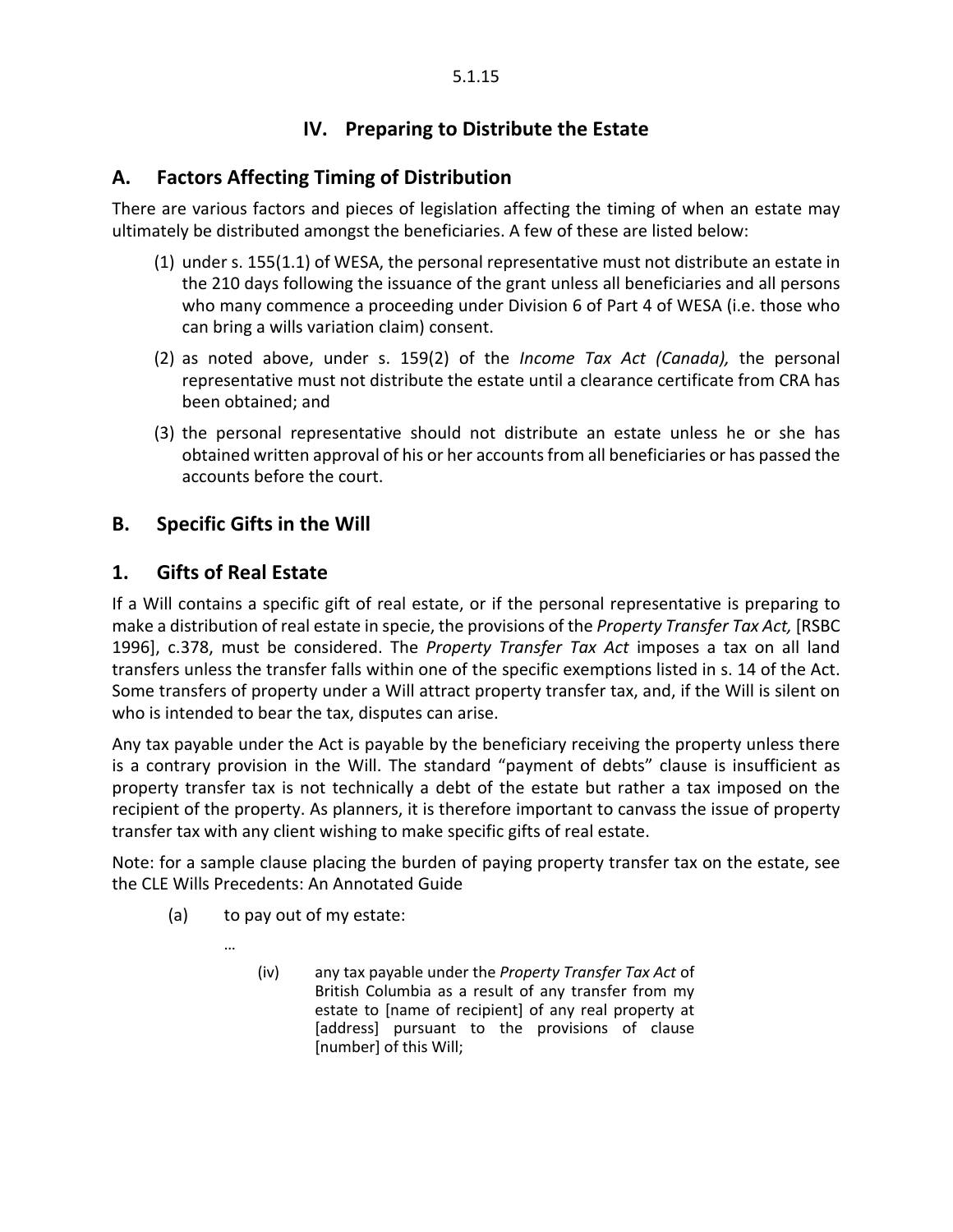#### **2. Gifts of Property Encumbered by Security Interests**

Under section 47 of WESA, if the Will contains a gift of property encumbered by a registered security interest (either under the *Land Title Act,* [RSBC 1996], c.250, or the *Personal Property Security Act,* [RSBC 1996], c.359) the beneficiary receiving the gift is primarily liable to pay the debt secured by the security interest, to the extent that the debt is attributable to the acquisition, improvement or preservation of the property. This obligation is subject to a contrary intention in the Will.

Section 47 also provides that a general direction in the Will for the payment of debts or a charge of debts on the will-maker's estate is not sufficient to constitute a contrary intention. Specific language referencing the secured debt is required.

Personal representatives distributing property encumbered by security interests have a challenging task. A beneficiary now may not be required to repay all of the debt secured by the purchase money security interest, only that portion of the debt attributable to the acquisition, improvement or preservation of the property. How does the personal representative ascertain what portion of the debt is attributable to the acquisition, improvement or preservation of the property? In the case of a standard vehicle loan where the full value of the loan was used to acquire the property it might be straightforward; however, consider a multi-purpose flexible mortgage product that contains one or more revolving line of credit components – how does a personal representative ascertain what portion of the debt is attributable to acquisition, improvement or preservation of the real property against which it is registered, versus what portion was applied toward other property or purposes? Applying s. 47 in practice is going to be an increasing issue for personal representatives. As estate planners, it is imperative to canvass these matters with your client and, wherever possible, add explicit provisions in the Will such that the will-maker's intentions are clear.

### <span id="page-16-0"></span>**3. Property Disposed of Prior to Death**

Personal representatives must also now consider whether property that is subject to a specific gift in the Will and which is not owned by the deceased at death was disposed of during the willmaker's lifetime by the will-maker or by a nominee (e.g. a committee of estate, attorney, or representative under a section 7 Representation Agreement) without the will-maker's consent. Under s. 48 of WESA, if a nominee of the will-maker disposes of property that is the subject of a gift in the will, the beneficiary of the gift is entitled to receive from the will-maker's estate an amount equivalent to the proceeds of the gift as if the Will had contained a specific gift to the beneficiary of that amount. As with the other provisions of WESA referenced above, this section is subject to a contrary intention in the Will.

### <span id="page-16-1"></span>**C. Interim Distributions and the "Holdback"**

As noted above, the *Income Tax Act (Canada)* explicitly provides that a personal representative must obtain a clearance certificate before distributing any of the property of a deceased to the beneficiaries. If a clearance certificate is not obtained, the personal representative will be held personally liable for any unpaid tax, interest, or penalties payable by the deceased and by the estate.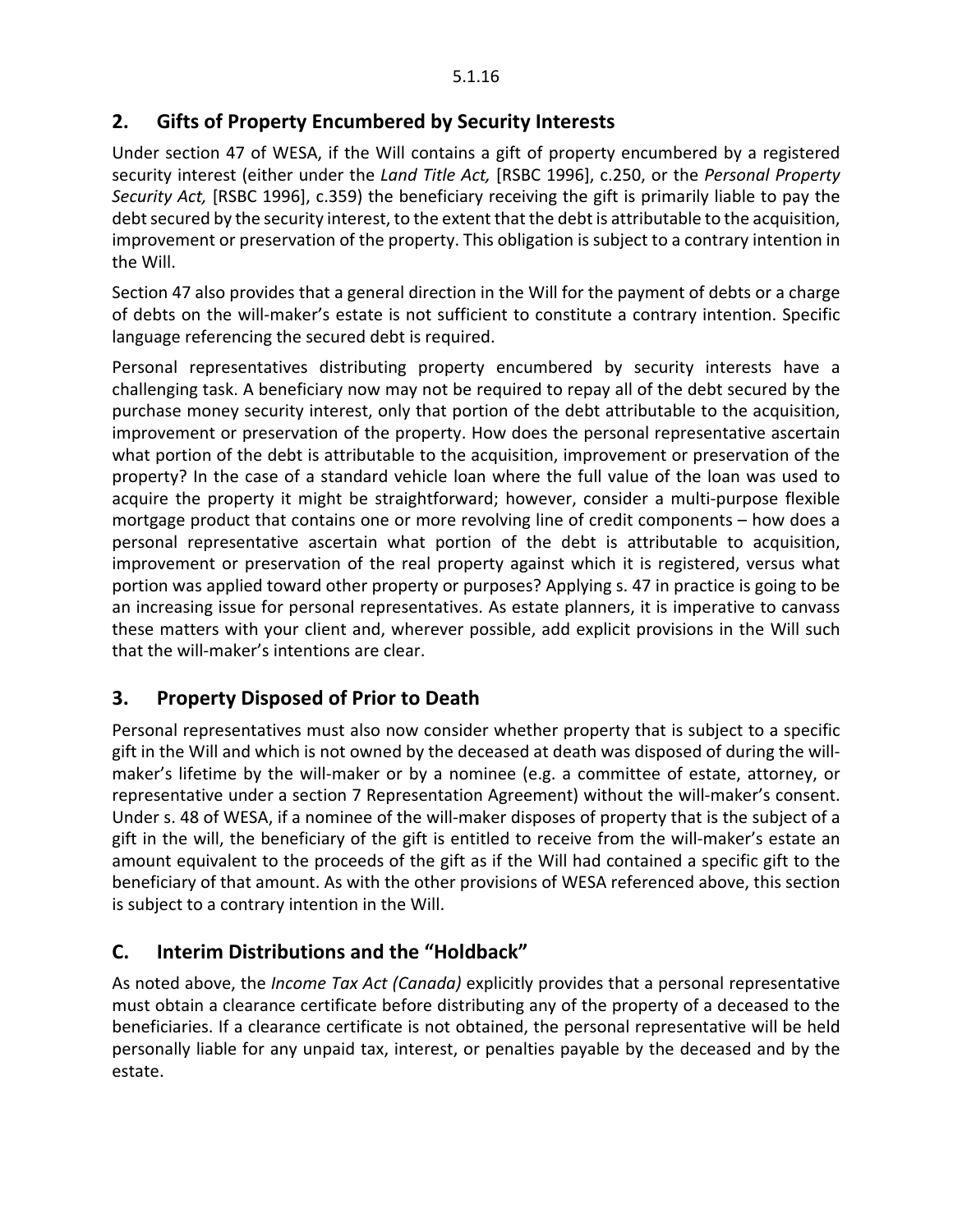In practice, due to the lengthy processing time of CRA, many personal representatives will make an interim distribution of a portion of the deceased's assets prior to receipt of the final clearance certificate, and will simply "hold back" a portion of the estate to cover any additional taxes that may be assessed as owing. If an interim distribution is going to be made, ensure that you advise your client to obtain a written recommendation from the estate accountant as to how much money should be held back, and recommend holding back significantly more than the estimate requires. Also, before attending to the interim distribution, a summary accounting of the estate assets should be presented to the residual beneficiaries along with a form of release. The release should include an indemnity under which the beneficiaries specifically agree to indemnify the personal representative for any reassessment from CRA in consideration that the present distribution is being made prior to the personal representative's receipt of the clearance certificate.

If an estate's solvency is unclear or if there are complex tax issues or unpaid tax returns from previous years and the tax liability is unclear, the personal representative takes on significant personal risk if he or she makes a large interim distribution before having the clearance certificate in hand. Ensure that you advise your client in writing of the risk of making any such distribution.

Once the personal representative has obtained the final clearance certificate from CRA, he or she will be in a position to prepare a final set of accounts (discussed below) and releases and to attend to a final distribution of estate assets.

#### <span id="page-17-0"></span>**D. Passing of Accounts**

Before distributing the estate among the residual beneficiaries, the personal representative has the obligation to prepare a set of accounts to show expenses, disbursements, payments in and payments out. An accounting should include details of the assets and liabilities of the estate as at the date of death, details of each receipt and disbursement during the administration of the estate, a list of assets remaining on hand, the amount of compensation being claimed by the personal representative (if any), and a statement of the proposed distribution.

The *Trustee Act,* [RSBC 1996], c.464, provides that personal representatives must formally pass their accounts before the Supreme Court within two years of the date of the issuance of the grant, unless they have received approval in writing from all the residual beneficiaries. The usual practice is therefore not to undertake the time, trouble and expense of having the accounts formally approved by the Court, but to have each residual beneficiary approve the accounts and to execute a release, releasing the personal representative from any liabilities or claims with respect to the administration of the estate.

If the personal representative seeks to claim compensation for his or her time in administering the estate and compensation has not been expressly provided for in the Will or other contract, the personal representative may seek compensation in accordance with s. 88 of the *Trustee Act* by obtaining the written consent of all residual beneficiaries or by court order. Any compensation being sought is therefore generally included as part of the (interim or final) accounts, and presented to the residual beneficiaries for their approval.

Where there are minor beneficiaries, however, estate accounts must be formally approved by the court as a minor is unable to provide legal consent and a guardian of a minor cannot approve accounts on the minor's behalf. Wherever there are minors or other beneficiaries who are not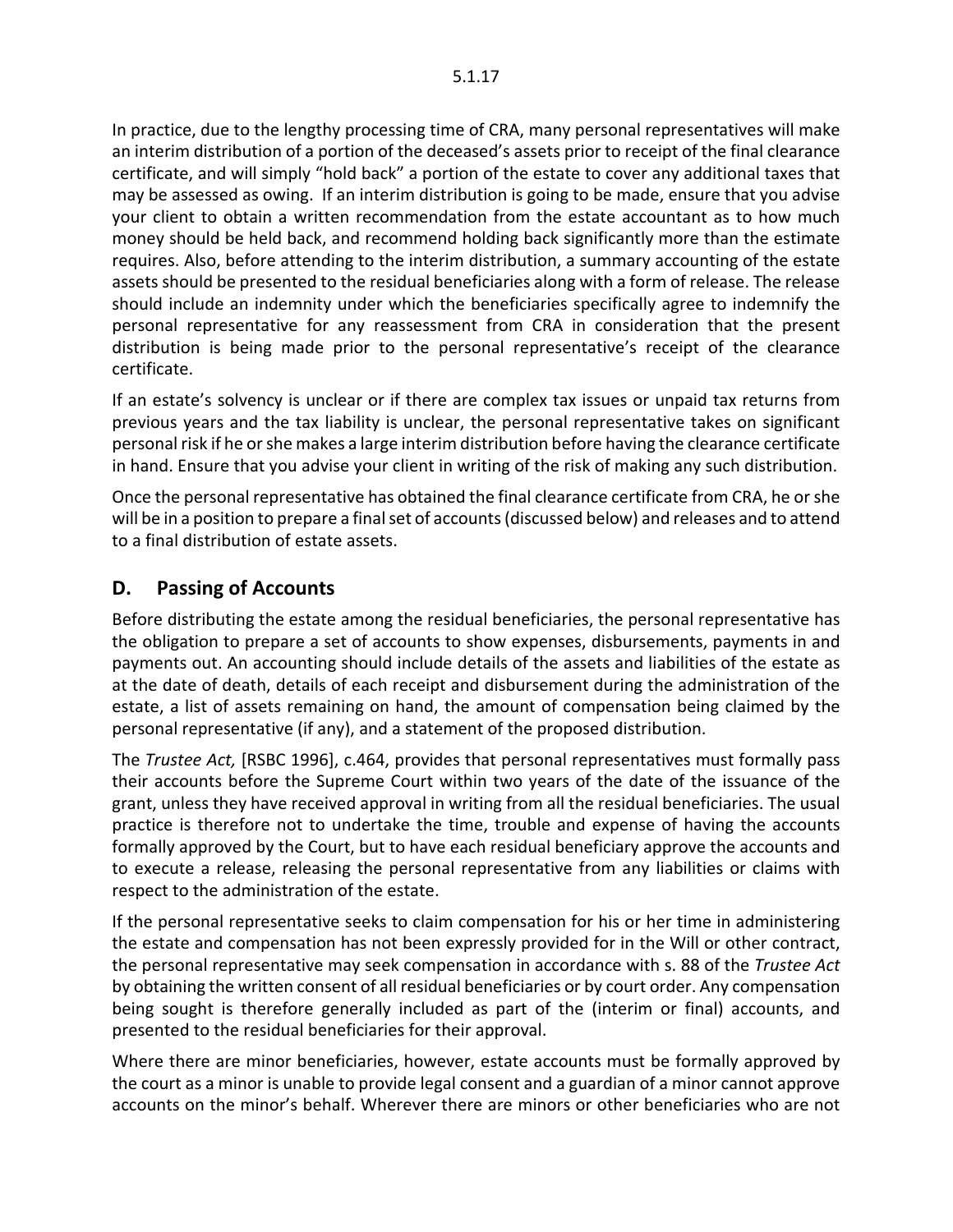*sui juris*, the estate planning lawyer should review with the client that unless matters such as compensation are authorized directly in the Will, the personal representative will be required to make a court application in order to be compensated.

Rule 25-13 of the Supreme Court Rules sets out the passing of accounts procedure under WESA. Under the new rules, the court has the ability to pass the Personal Representative's accounts and determine the Personal Representative's remuneration summarily and without referring the matter to the registrar. This summary passing of accounts is useful where all *sui juris* beneficiaries have approved the accounts and the only reason why the accounts are being formally passed is because one of the beneficiaries of the estate is a minor or otherwise unable to provide consent.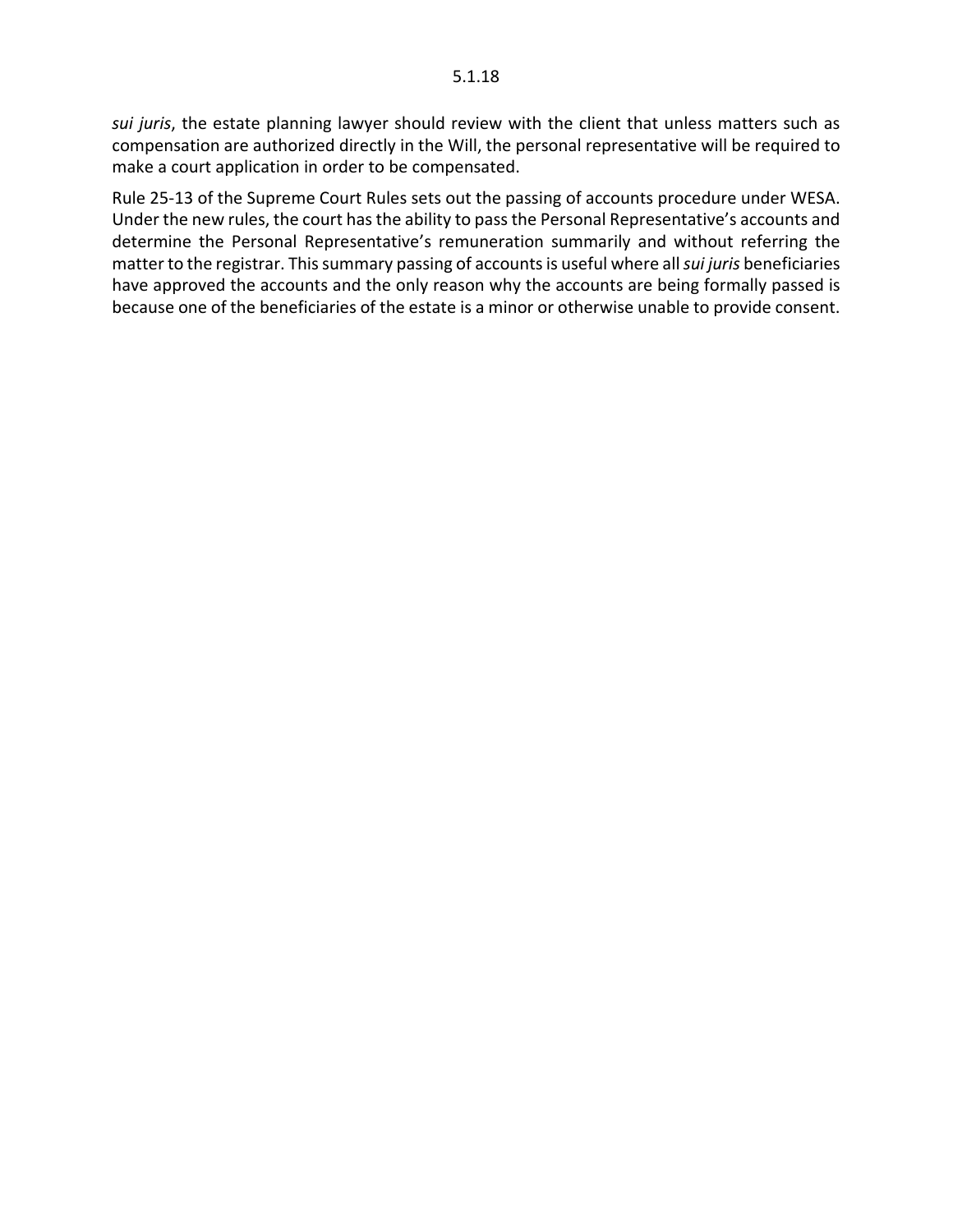5.1.19

| Person<br>interviewed:                              |  |
|-----------------------------------------------------|--|
| Address:                                            |  |
| <b>Business</b><br>&<br>address<br>phone<br>number: |  |
| Home phone<br>number:                               |  |
| Email<br>address:                                   |  |
| Interview<br>conducted by:                          |  |
| Date                                                |  |
|                                                     |  |

# <span id="page-19-0"></span>**V. Appendix A. Checklist - Information to Be Obtained at Initial Interview**

#### **BACKGROUND INFORMATION**

Full name of deceased (include aliases):

| Date of birth                |  |
|------------------------------|--|
| Place of birth:              |  |
| Date of death:               |  |
| Occupation:                  |  |
| Address at date of<br>death: |  |
| Normally resident at:        |  |
| Citizenship:                 |  |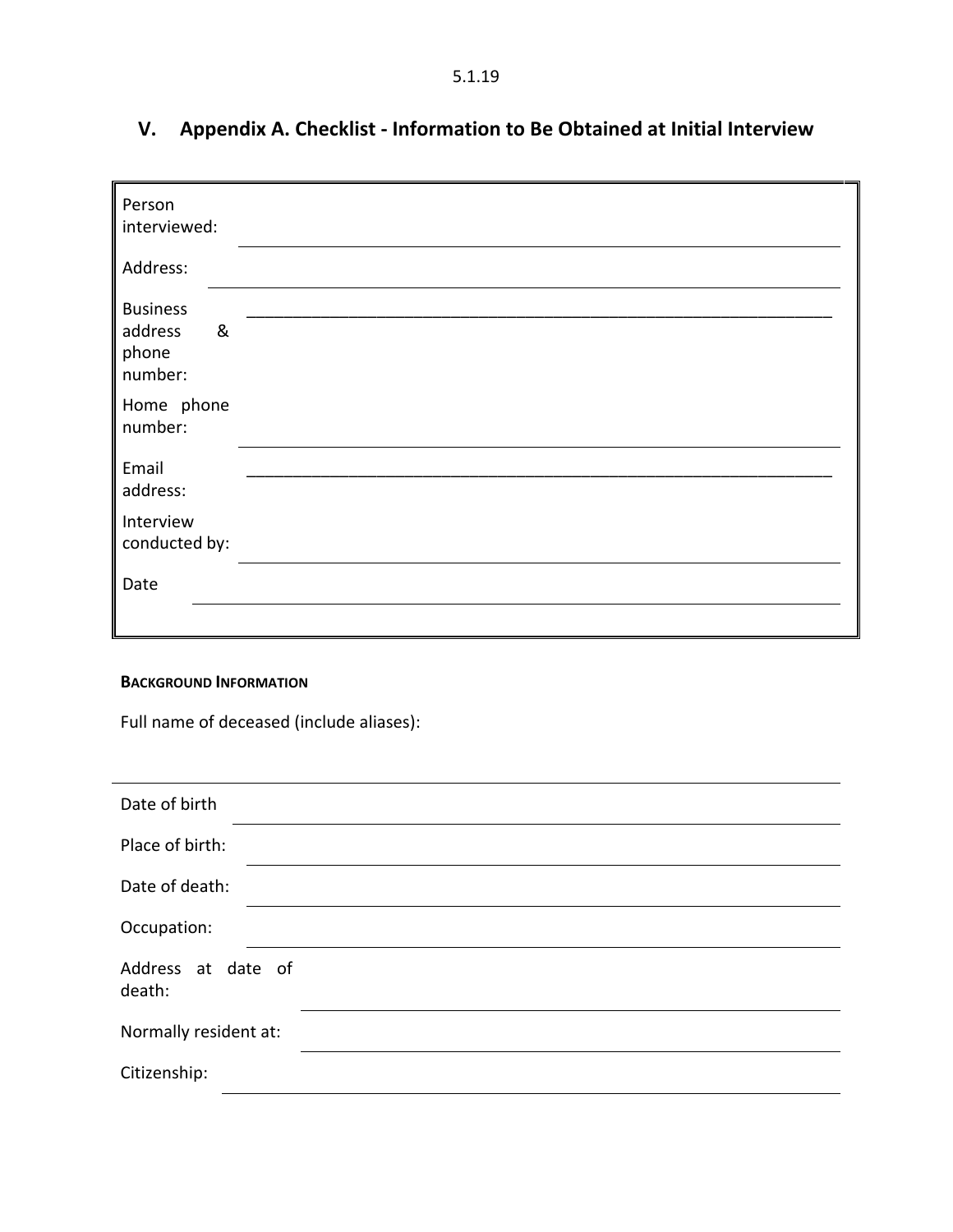| Domicile:        |                            |                                                                                                              |  |  |
|------------------|----------------------------|--------------------------------------------------------------------------------------------------------------|--|--|
|                  | Cause of death:            |                                                                                                              |  |  |
| Social<br>Number | Insurance                  |                                                                                                              |  |  |
|                  | <b>MARITAL INFORMATION</b> |                                                                                                              |  |  |
|                  |                            | Marital Status: Single / Widow(er) / Divorced / Separated / Married / Living in a marriage like relationship |  |  |
| death:           |                            | If spouse has predeceased, date of                                                                           |  |  |
| (1)              | If married:                |                                                                                                              |  |  |
|                  | Name<br>Spouse             | of                                                                                                           |  |  |
|                  | birth:                     | Spouse's date and place of                                                                                   |  |  |
|                  | spouse:                    | Social Insurance Number of surviving                                                                         |  |  |
|                  | Date<br>marriage           | of                                                                                                           |  |  |
|                  | Place of marriage:         |                                                                                                              |  |  |
|                  | jurisdiction?              | Is place of marriage a community property                                                                    |  |  |
|                  | Any<br>agreement?          | marriage                                                                                                     |  |  |
| (2)              | If separated:              |                                                                                                              |  |  |
|                  | Date<br>separation:        | of                                                                                                           |  |  |
|                  | Any<br>agreement?:         | separation                                                                                                   |  |  |
| (3)              | If divorced:               |                                                                                                              |  |  |
|                  | Date of divorce:           |                                                                                                              |  |  |
|                  | Any<br>agreement:          | settlement                                                                                                   |  |  |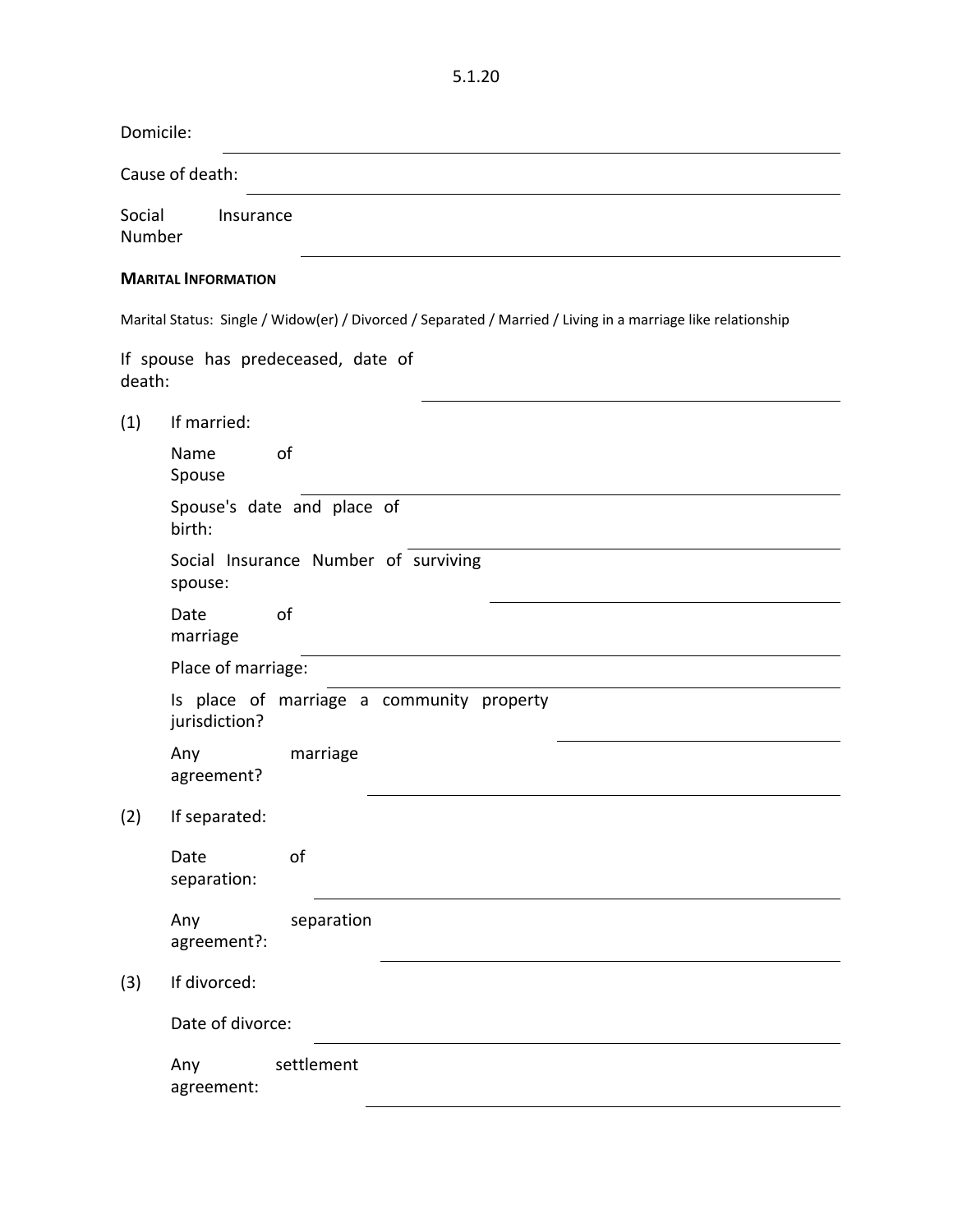#### **BENEFICIARIES / HEIRS-AT-LAW**

**Children of Deceased (legitimate, illegitimate and adopted – living or deceased)**

|                  | <b>NAME</b> | <b>ADDRESS</b> | DATE OF BIRTH                             |
|------------------|-------------|----------------|-------------------------------------------|
|                  |             |                | (if deceased, give date of death as well) |
| 1.               |             |                |                                           |
| $\overline{2}$ . |             |                |                                           |
| 3.               |             |                |                                           |
| 4.               |             |                |                                           |
| 5.               |             |                |                                           |
| 6.               |             |                |                                           |

(NB: If any minor children, the name and address of guardian should be inserted in "address" column.) Are any of the above legally disabled persons? If so, name of committee or person having care of such person:

|           |             |                                                                                | NAME OF                | LEGALLY      |
|-----------|-------------|--------------------------------------------------------------------------------|------------------------|--------------|
|           | <b>NAME</b> | ADDRESS                                                                        | <b>DISABLED PERSON</b> |              |
| 1.        |             |                                                                                |                        |              |
| 2.        |             |                                                                                |                        |              |
| deceased: |             | Did any deceased children leave issue or spouse who have survived a Yes $\Box$ |                        | No $\square$ |

If yes, names, addresses and birth dates of issue and/or spouse:

|    | <b>NAME</b> | ADDRESS | <b>BIRTH DATE</b> | <b>RELATIONSHIP</b><br>TO DECEASED |
|----|-------------|---------|-------------------|------------------------------------|
| 1. |             |         |                   |                                    |
| 2. |             |         |                   |                                    |
| 3. |             |         |                   |                                    |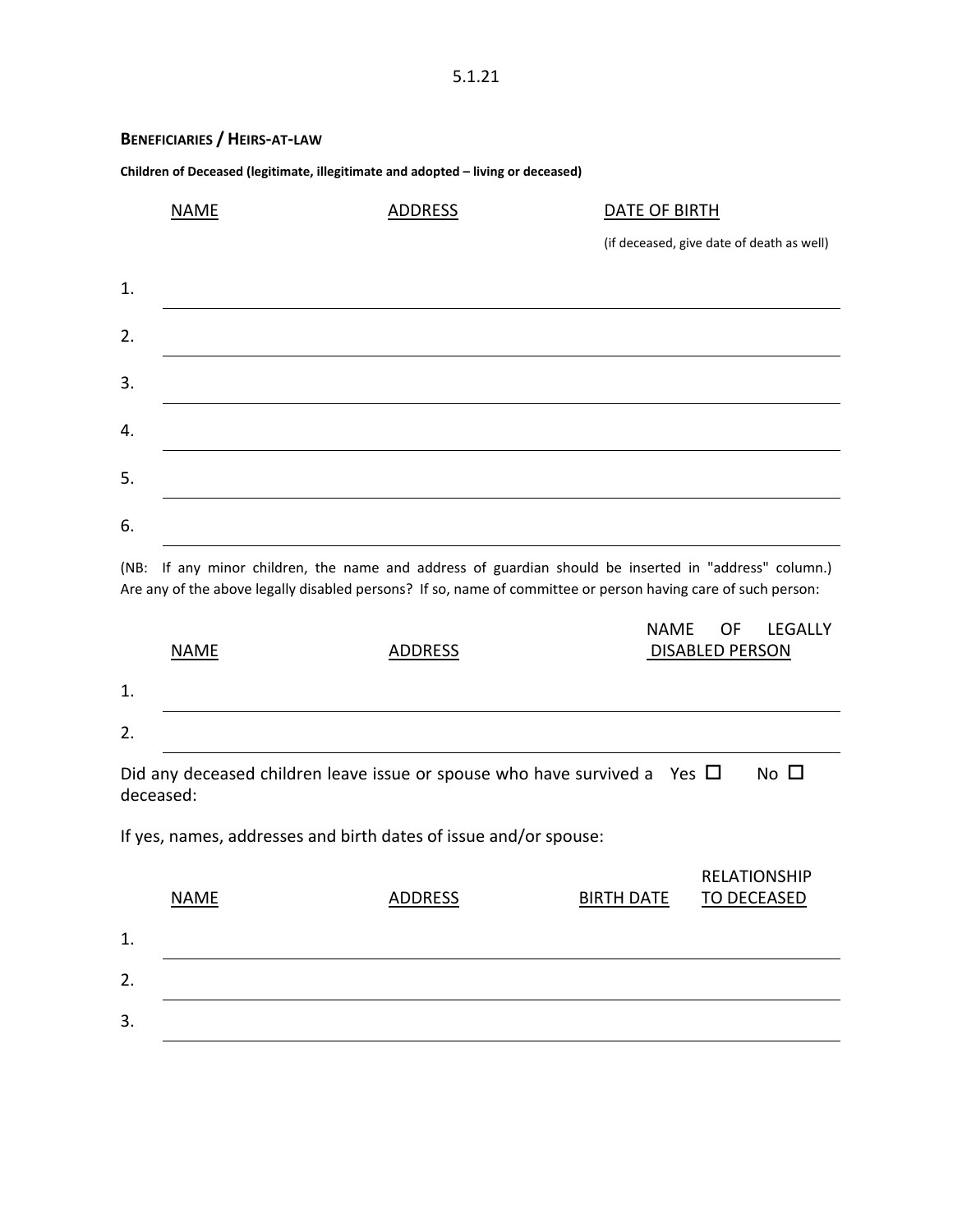#### **BENEFICIARIES NAMED IN WILL (living or deceased)**

|     | <b>NAME</b> | <b>ADDRESS</b> | <b>BIRTH DATE</b>                           | <b>RELATIONSHIP</b><br><b>TO DECEASED</b> |
|-----|-------------|----------------|---------------------------------------------|-------------------------------------------|
|     |             |                | (if deceased, give date<br>of death as well |                                           |
| 1.  |             |                |                                             |                                           |
| 2.  |             |                |                                             |                                           |
| 3.  |             |                |                                             |                                           |
| 4.  |             |                |                                             |                                           |
| 5.  |             |                |                                             |                                           |
| 6.  |             |                |                                             |                                           |
| 7.  |             |                |                                             |                                           |
| 8.  |             |                |                                             |                                           |
| 9.  |             |                |                                             |                                           |
| 10. |             |                |                                             |                                           |

(NB: If any minor children. the name and address of guardian should be inserted in "address" column. If any beneficiary is deceased but has a vested interest in the estate, the name and address of his/her Personal representative/Administrator should be inserted in the "Address" column.)

Are any of the above legally disabled persons? If so, insert name of committee or person having care of such person:

|    |             |         |                        | NAME OF LEGALLY |
|----|-------------|---------|------------------------|-----------------|
|    | <b>NAME</b> | ADDRESS | <b>DISABLED PERSON</b> |                 |
| 1. |             |         |                        |                 |
| 2. |             |         |                        |                 |

**Heirs-at-law** (if no surviving spouse or issue, list parents of deceased, if any. If none, list of siblings of deceased and the children of any deceased sibling (see Part 3 WESA):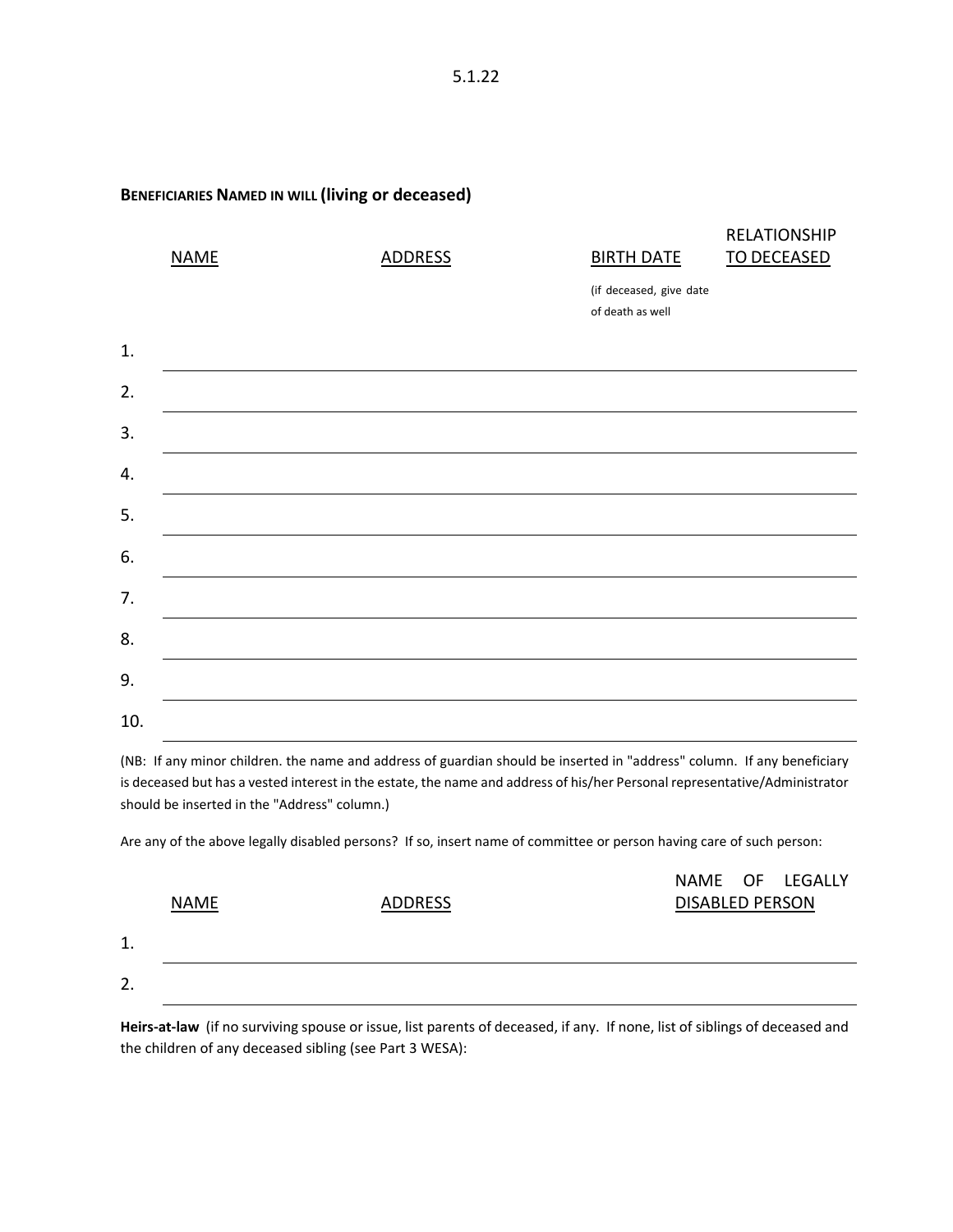|    | <b>NAME</b> | <b>ADDRESS</b> | <b>BIRTH DATE</b>                           | <b>RELATIONSHIP</b><br><b>TO DECEASED</b> |
|----|-------------|----------------|---------------------------------------------|-------------------------------------------|
|    |             |                | (if deceased, give date<br>of death as well |                                           |
| 1. |             |                |                                             |                                           |
| 2. |             |                |                                             |                                           |
| 3. |             |                |                                             |                                           |

(NB. If any minor children, the name and address of guardian should be inserted in "address" column. If any of the beneficiaries are deceased but have a vested interest in the estate, the name and address of his/her Executor/Administrator should be inserted in the "Address" column.)

| <b>NAME</b>                                                                       | <b>ADDRESS</b> | <b>NAME</b><br><b>LEGALLY</b><br>0F<br><b>DISABLED PERSON</b> |  |  |
|-----------------------------------------------------------------------------------|----------------|---------------------------------------------------------------|--|--|
| 1.                                                                                |                |                                                               |  |  |
| 2.                                                                                |                |                                                               |  |  |
|                                                                                   |                |                                                               |  |  |
| <b>TESTAMENTARY INSTRUMENTS</b>                                                   |                |                                                               |  |  |
| Is there a will:<br>П<br>Yes                                                      | <b>No</b><br>П |                                                               |  |  |
| Date of will:                                                                     |                |                                                               |  |  |
| Date of codicil(s) (if any):                                                      |                |                                                               |  |  |
| Are all personal representatives named in the will Yes<br>applying for the Grant: | □              | п<br><b>No</b>                                                |  |  |
| If no, who is applying?                                                           |                |                                                               |  |  |
| οf<br>the<br>personal<br>Are<br>any<br>representatives deceased?                  |                |                                                               |  |  |
| Are any of the personal representatives renouncing<br>his/her right to apply?     |                |                                                               |  |  |
| Are any of the personal representatives reserving<br>his/her right to apply?      |                |                                                               |  |  |
| Are there any interpretation issues?                                              |                |                                                               |  |  |

5.1.23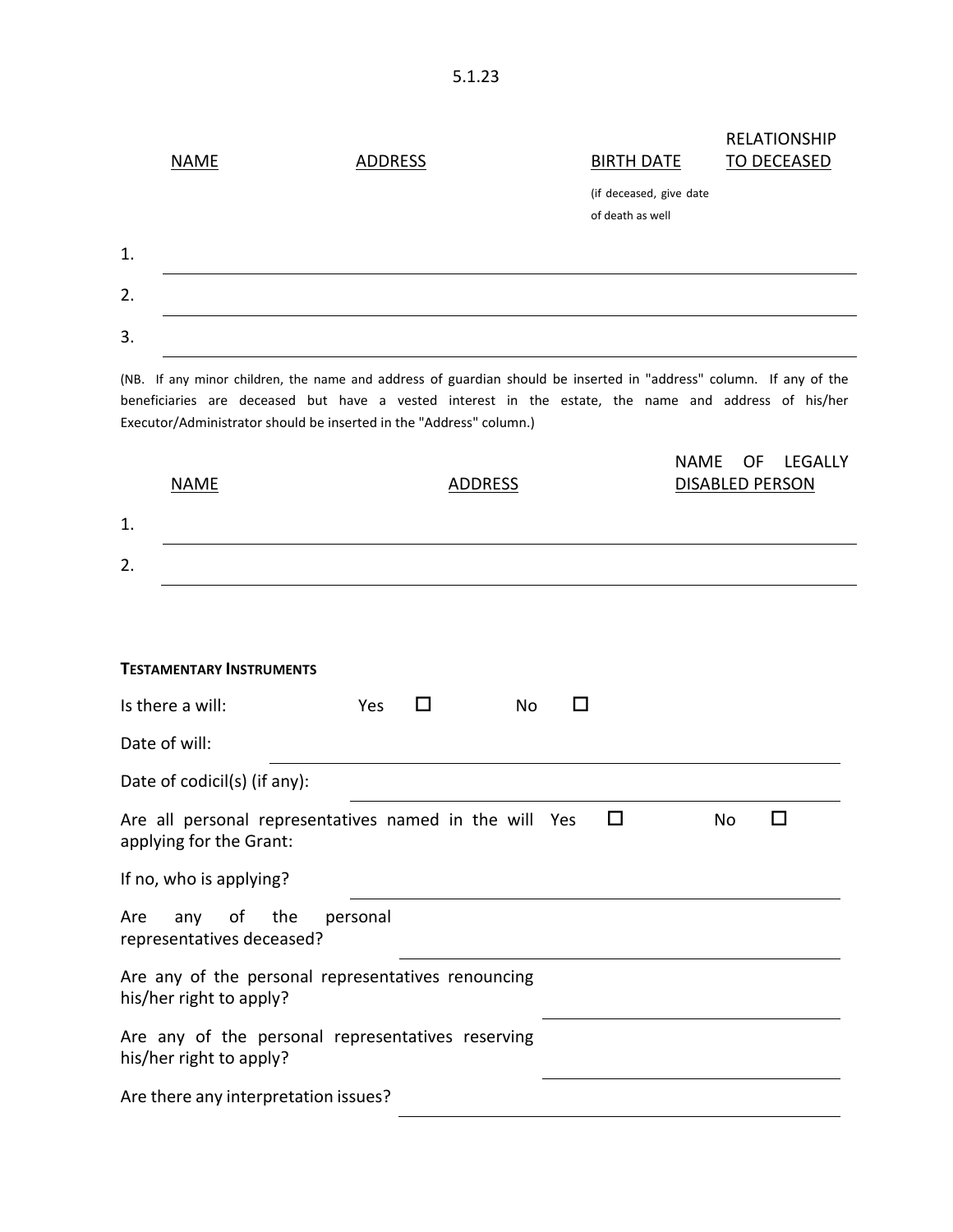**PERSONAL REPRESENTATIVES:**

| 1. | Name:                                                                                                             |
|----|-------------------------------------------------------------------------------------------------------------------|
|    | Address:                                                                                                          |
|    | Occupation                                                                                                        |
|    | Phone No.                                                                                                         |
| 2. | Name:                                                                                                             |
|    | Address                                                                                                           |
|    | Occupation:                                                                                                       |
|    | Phone No:                                                                                                         |
|    | <b>WITNESS TO THE WILL:</b>                                                                                       |
| 1. | Name:                                                                                                             |
|    | Address:                                                                                                          |
|    | Occupation                                                                                                        |
|    | Phone No.                                                                                                         |
| 2. | Name:                                                                                                             |
|    | Address                                                                                                           |
|    | Occupation:                                                                                                       |
|    | Phone No:                                                                                                         |
|    | Are either of the witnesses beneficiaries or spouses of the Yes<br>$\Box$<br>No<br>$\mathcal{L}$<br>beneficiaries |
|    | <b>ASSET INFORMATION</b>                                                                                          |
|    | <b>Residential Property:</b>                                                                                      |
| 1. | Civic address:                                                                                                    |
| 2. | Legal description                                                                                                 |
| 3. | Registered owner(s):                                                                                              |
| 4. | Fair market value:                                                                                                |
| 5. | Municipal assessed value                                                                                          |
| 6. | Appraised value, if any                                                                                           |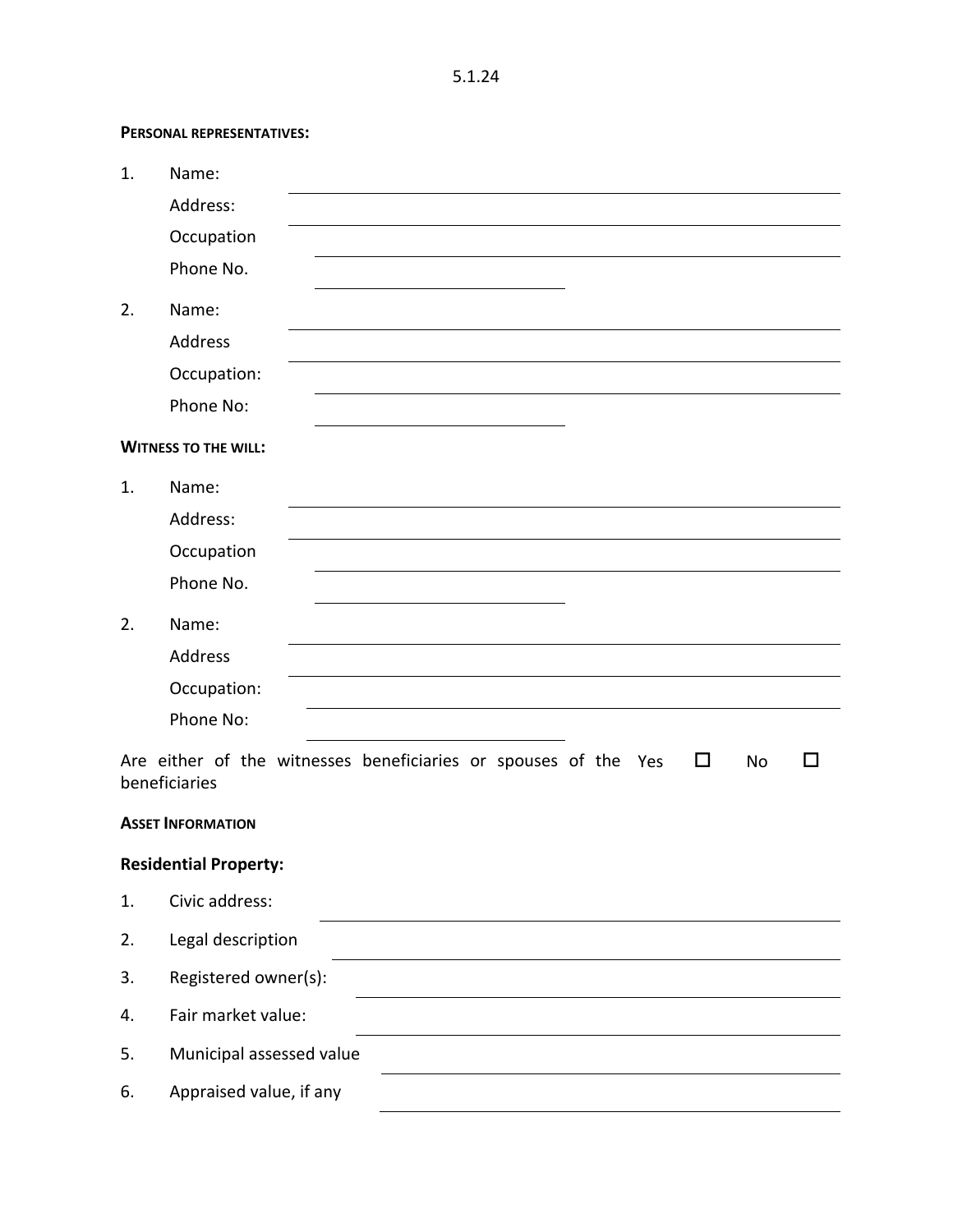| 7. | Encumbrances:                            |
|----|------------------------------------------|
|    | <b>Recreational Property:</b>            |
| 1. | Civic address:                           |
| 2. | Legal description                        |
| 3. | Registered owner(s):                     |
| 4. | Fair market value:                       |
| 5. | Municipal assessed value                 |
| 6. | Appraised value, if any                  |
| 7. | Encumbrances:                            |
|    | <b>Investment Property:</b>              |
| 1. | Civic address:                           |
| 2. | Legal description                        |
| 3. | Registered owner(s):                     |
| 4. | Fair market value:                       |
| 5. | Municipal assessed value                 |
| 6. | Appraised value, if any                  |
| 7. | Encumbrances:                            |
|    | <b>Mortgages and Agreement for sale:</b> |
| 1. | Civic address:                           |
| 2. | Legal description                        |
| 3. | Registered owner(s):                     |
| 4. | Fair market value:                       |
| 5. | Municipal assessed value                 |
| 6. | Appraised value, if any                  |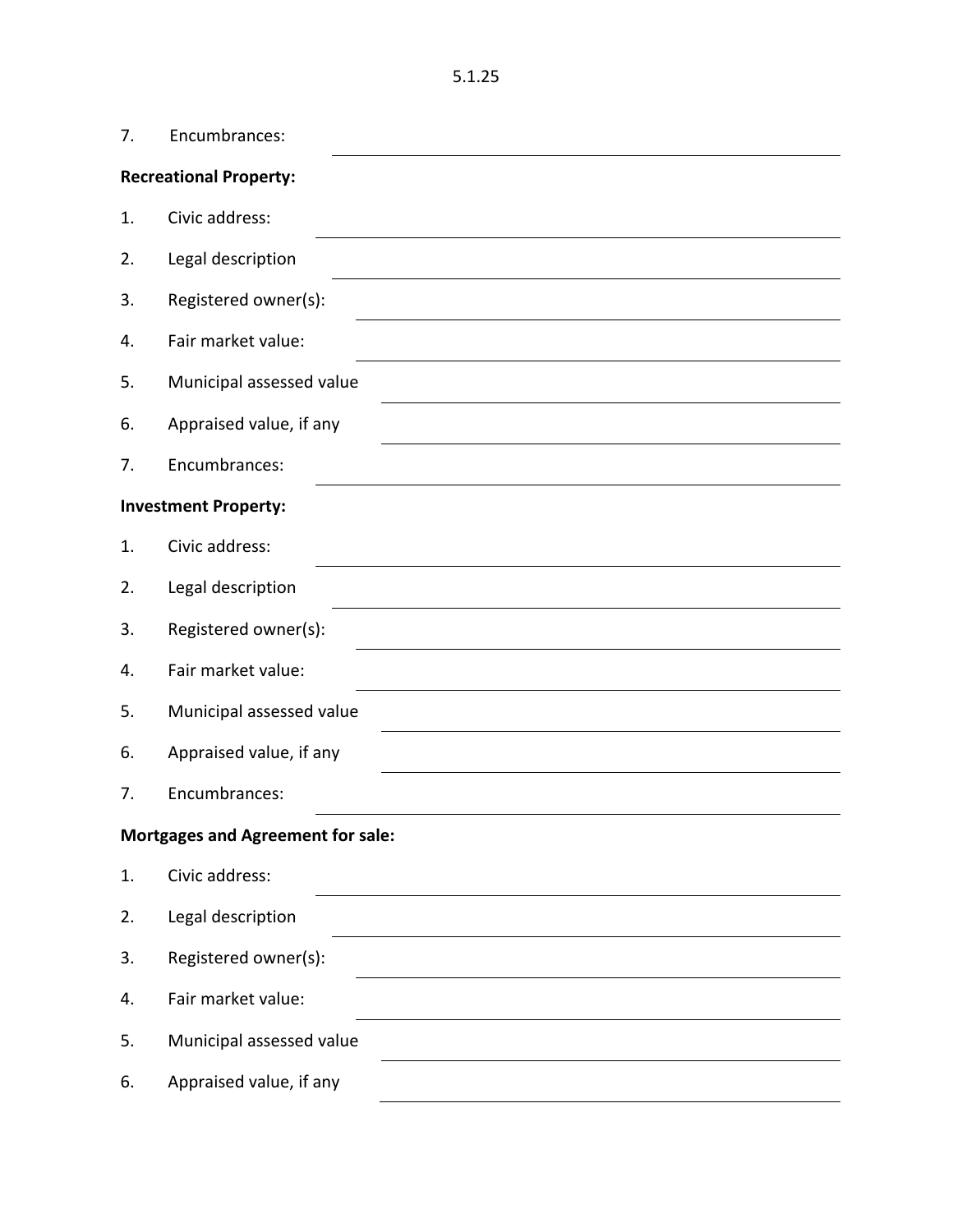7. Encumbrances:

#### **Cash and Cheques:**

- 1. Cash on hand:
- 2. Old age security cheque (month and amount):
- 3. Canada pension cheque (month and amount):
- 4. Other uncashed cheques:

#### **Bank Accounts**

| 1. | Name of bank:             |  |  |  |
|----|---------------------------|--|--|--|
|    | <b>Branch</b>             |  |  |  |
|    | Street<br>address:        |  |  |  |
|    | Account number(s):        |  |  |  |
|    | Type of Account:          |  |  |  |
|    | Balance at date of death: |  |  |  |
|    | Accrued interest:         |  |  |  |
|    | Any safety deposit box?   |  |  |  |
| 2. | Name of bank:             |  |  |  |
|    | <b>Branch</b>             |  |  |  |
|    | <b>Street</b><br>address: |  |  |  |
|    | Account number(s):        |  |  |  |
|    | Type of Account:          |  |  |  |
|    | Balance at date of death: |  |  |  |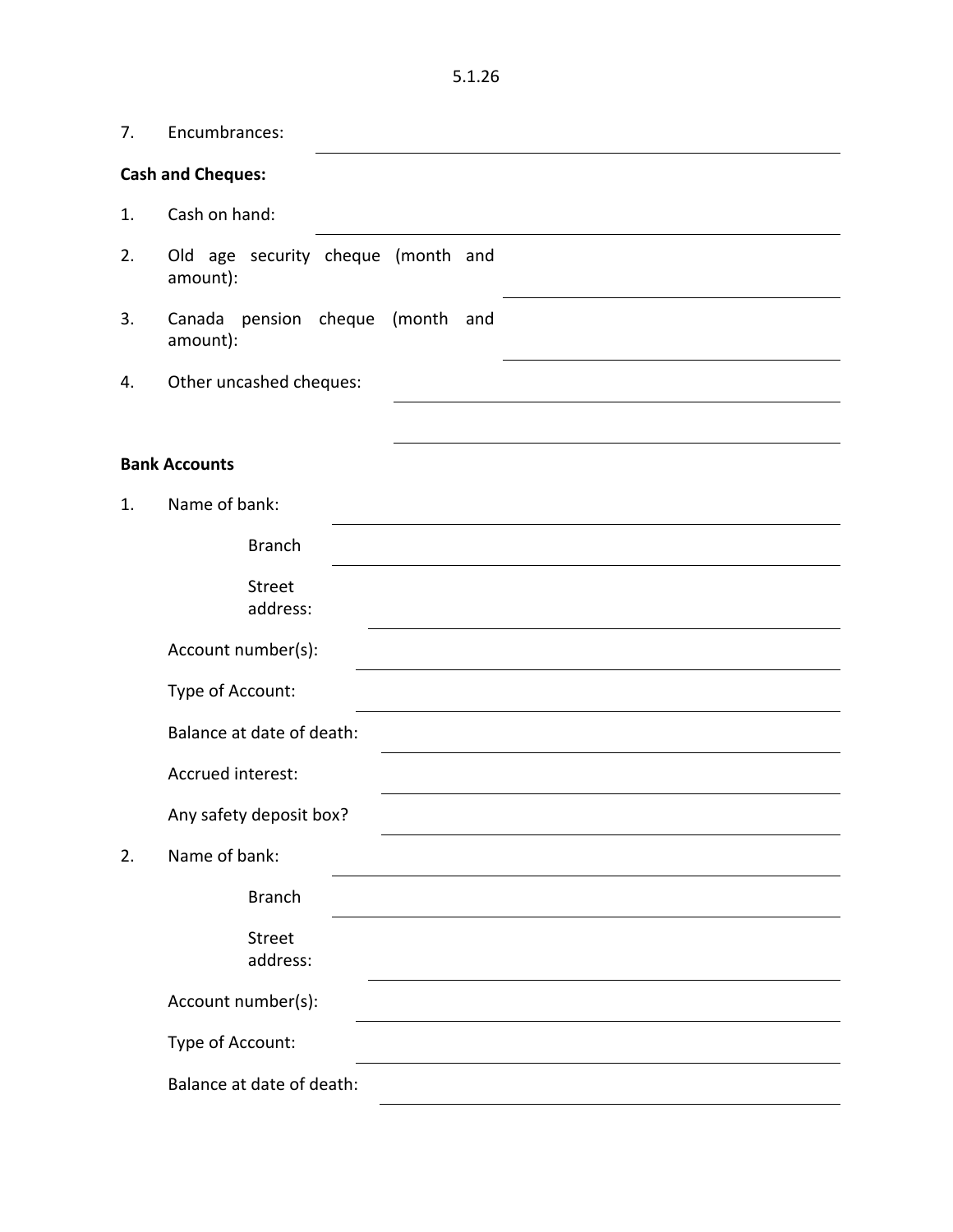|                                                          | Accrued interest:         |  |  |
|----------------------------------------------------------|---------------------------|--|--|
|                                                          | Any safety deposit box?   |  |  |
| 3.                                                       | Name of bank:             |  |  |
|                                                          | <b>Branch</b>             |  |  |
|                                                          | Street address:           |  |  |
|                                                          | Account number(s):        |  |  |
|                                                          | Type of Account:          |  |  |
|                                                          | Balance at date of death: |  |  |
|                                                          | Accrued interest:         |  |  |
|                                                          | Any safety deposit box?   |  |  |
| <b>Term Deposits/Guaranteed Investment Certificates:</b> |                           |  |  |
| 1.                                                       | Name of bank:             |  |  |
|                                                          | <b>Branch</b>             |  |  |
|                                                          | Street address:           |  |  |
| 2.                                                       | Name on certificate:      |  |  |
| 3.                                                       | Principal amount:         |  |  |
| 4.                                                       | Interest rate:            |  |  |
| 5.                                                       | Maturity date:            |  |  |
| 6                                                        | Accrued interest:         |  |  |
|                                                          | <b>Life Insurance</b>     |  |  |
| 1.                                                       | Company:                  |  |  |
| 2.                                                       | Address:                  |  |  |
| 3.                                                       | Policy Number:            |  |  |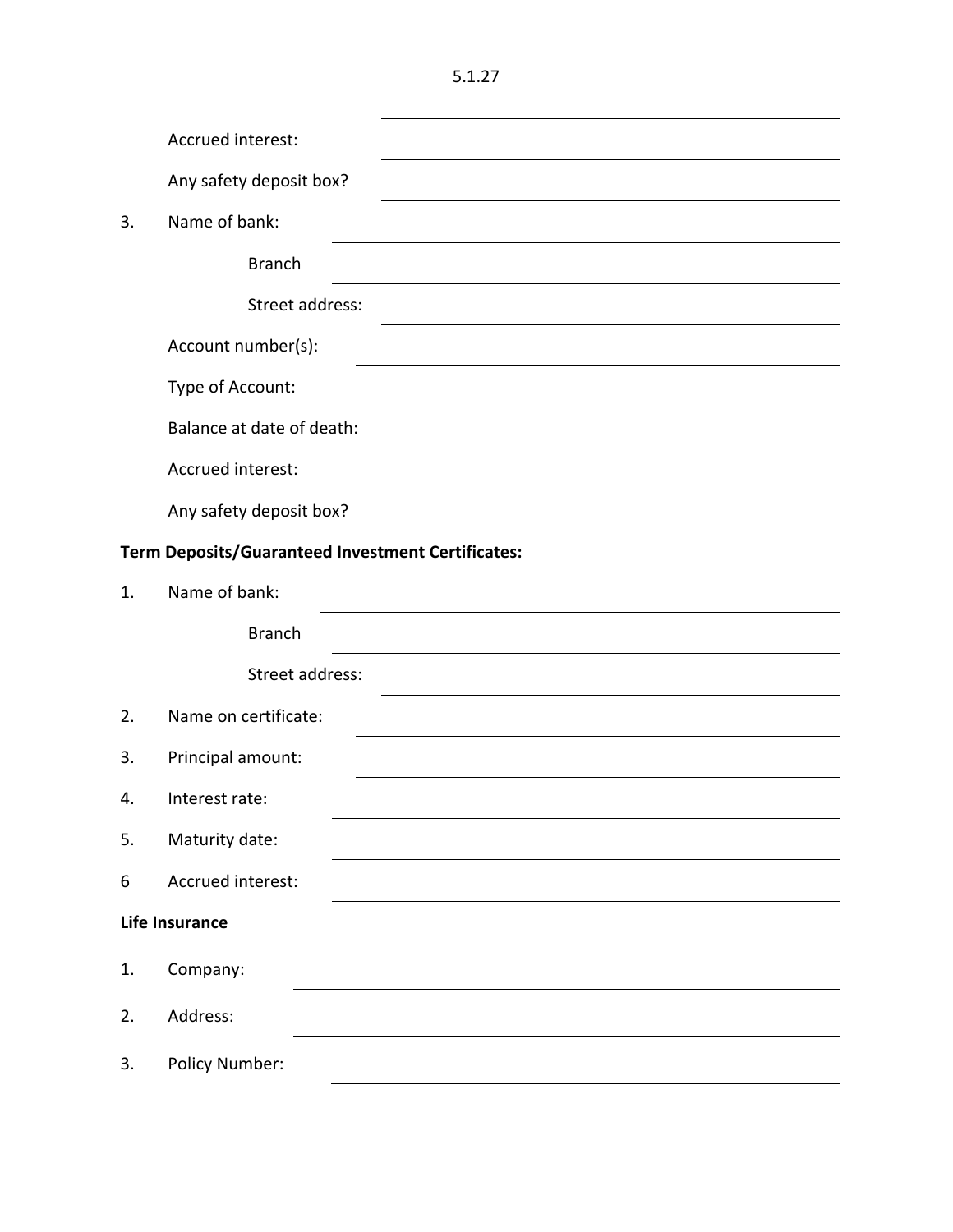| 4. | Named beneficiary                                          |  |  |  |
|----|------------------------------------------------------------|--|--|--|
| 5. | Value                                                      |  |  |  |
|    | <b>Canada Savings Bond</b>                                 |  |  |  |
| 1. | <b>Certificate Number</b>                                  |  |  |  |
| 2. | Name on certificate:                                       |  |  |  |
| 3. | Principal amount:                                          |  |  |  |
| 4. | Maturity date:                                             |  |  |  |
| 5. | Coupons                                                    |  |  |  |
| 6. | <b>Accrued Interest</b>                                    |  |  |  |
|    | <b>Bond/Debentures:</b>                                    |  |  |  |
| 1. | Type:                                                      |  |  |  |
| 2. | certificate:<br>Name<br>on<br>held in segregated bulk form |  |  |  |
| 3. | Issuer:                                                    |  |  |  |
| 4. | <b>Estimated value:</b>                                    |  |  |  |
| 5. | Location:                                                  |  |  |  |
| 6. | Brokerage account held at:                                 |  |  |  |
| 7. | Name of broker:                                            |  |  |  |
|    | <b>RSP/RRIFs:</b>                                          |  |  |  |
| 1. | Type:                                                      |  |  |  |
| 2. | Plan manager, if any:                                      |  |  |  |
| 3. | Estimated value:                                           |  |  |  |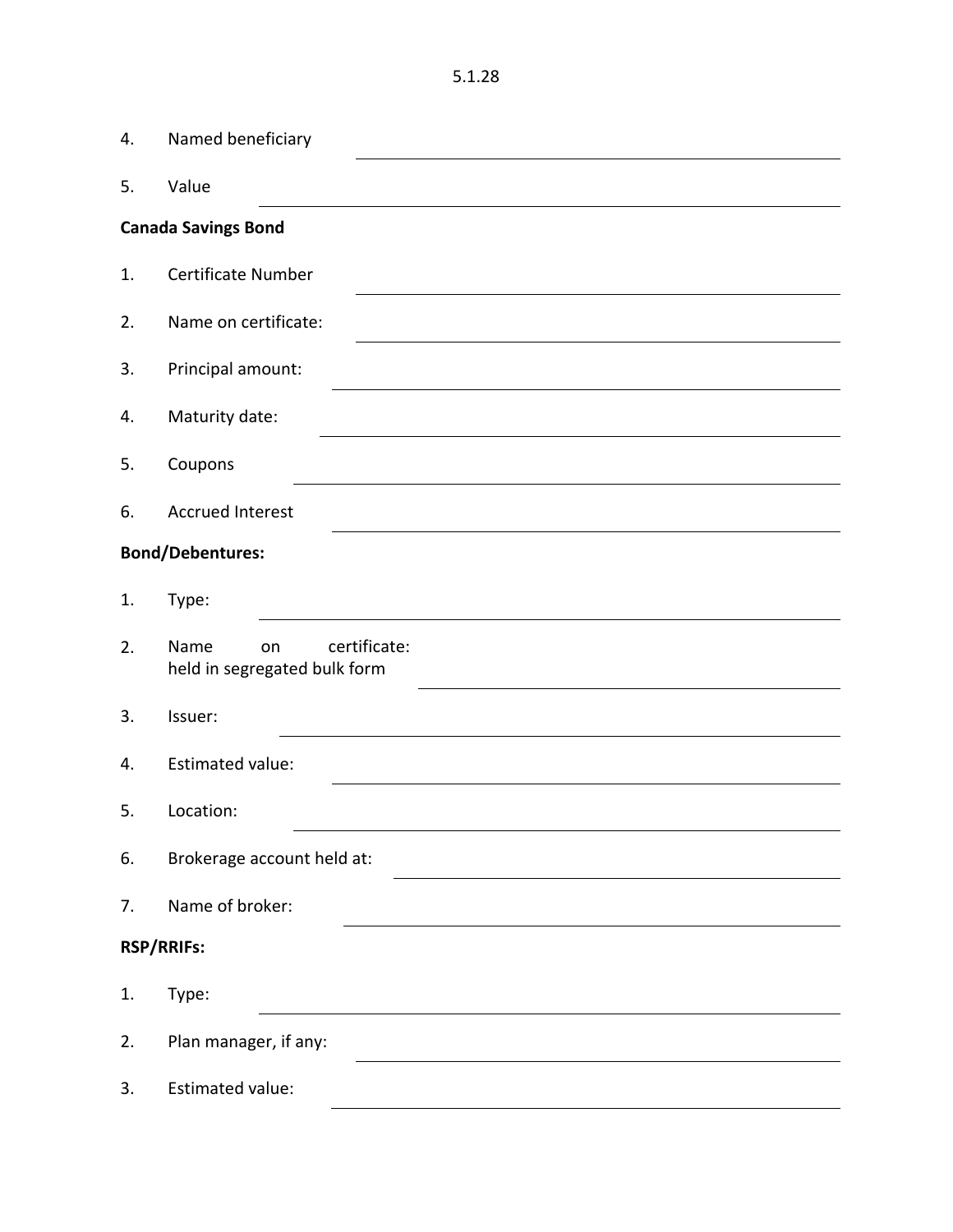| 4.                | Location:                                                     |
|-------------------|---------------------------------------------------------------|
| 5.                | Designated beneficiary:                                       |
|                   | <b>Pension Plans:</b>                                         |
| 1.                | Type:                                                         |
| 2.                | Plan manager, if any:                                         |
| 3.                | <b>Estimated value:</b>                                       |
| 4.                | Location:                                                     |
| 5.                | Designated beneficiary:                                       |
|                   | <b>Membership in Unions/Fraternal Organizations/Veterans:</b> |
| 1.                | Name:                                                         |
| 2.                | Address:                                                      |
| 3.                | Death benefit:                                                |
|                   | <b>Securities on Hand:</b>                                    |
| 1.                | No. and type:                                                 |
| 2.                | Issuer:                                                       |
| 3.                | Estimated value:                                              |
| 4.                | Registration                                                  |
| <b>Annuities:</b> |                                                               |
| 1.                | No. and type:                                                 |
| 2.                | Issuer:                                                       |
| 3.                | Term:                                                         |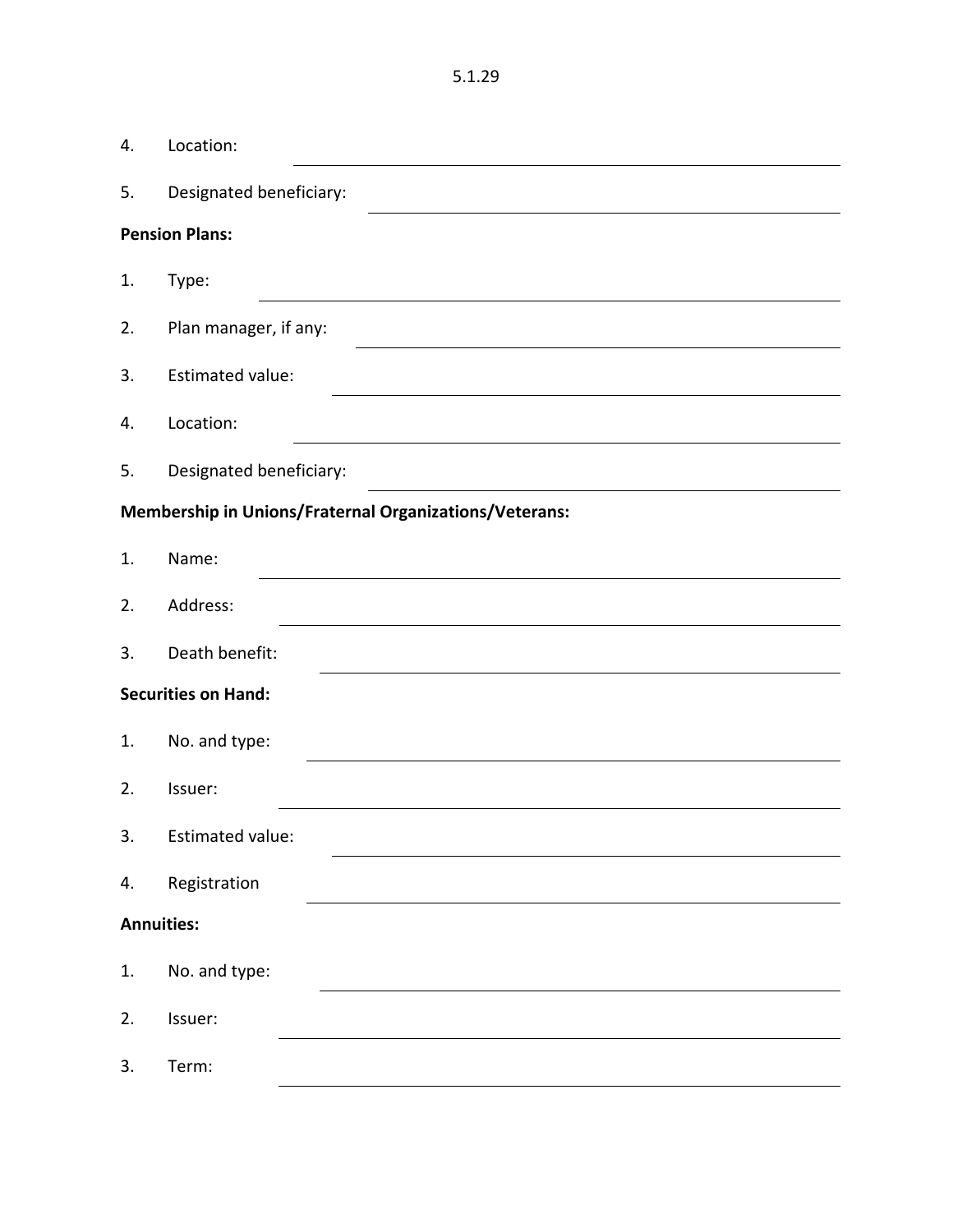| 4. | Name and address of issuer:                                        |  |  |  |  |
|----|--------------------------------------------------------------------|--|--|--|--|
| 5. | Designated beneficiary:                                            |  |  |  |  |
|    | <b>Old Age Pension and Other Pensions::</b>                        |  |  |  |  |
| 1. | Name of payee:                                                     |  |  |  |  |
| 2. | Address:                                                           |  |  |  |  |
| 3. | Death benefits available:                                          |  |  |  |  |
| 4. | Designated beneficiary:                                            |  |  |  |  |
|    | <b>Interests in private Companies or Businesses:</b>               |  |  |  |  |
| 1. | Name of company:                                                   |  |  |  |  |
| 2. | Nature of interest:                                                |  |  |  |  |
| 3. | <b>Estimated value</b>                                             |  |  |  |  |
| 4. | Location:                                                          |  |  |  |  |
| 5. | Registered owner:                                                  |  |  |  |  |
| 6. | buy/ell<br>arrangements?<br>(shareholder's<br>Any<br>agreements)   |  |  |  |  |
|    | <b>Antiques/Collections:</b>                                       |  |  |  |  |
| 1. | Kind of antiques/collection:                                       |  |  |  |  |
| 2. | Fair market value:                                                 |  |  |  |  |
| 3. | Appraised value:                                                   |  |  |  |  |
| 4. | Location                                                           |  |  |  |  |
| 5. | Any particular person, organization to consult on its disposition? |  |  |  |  |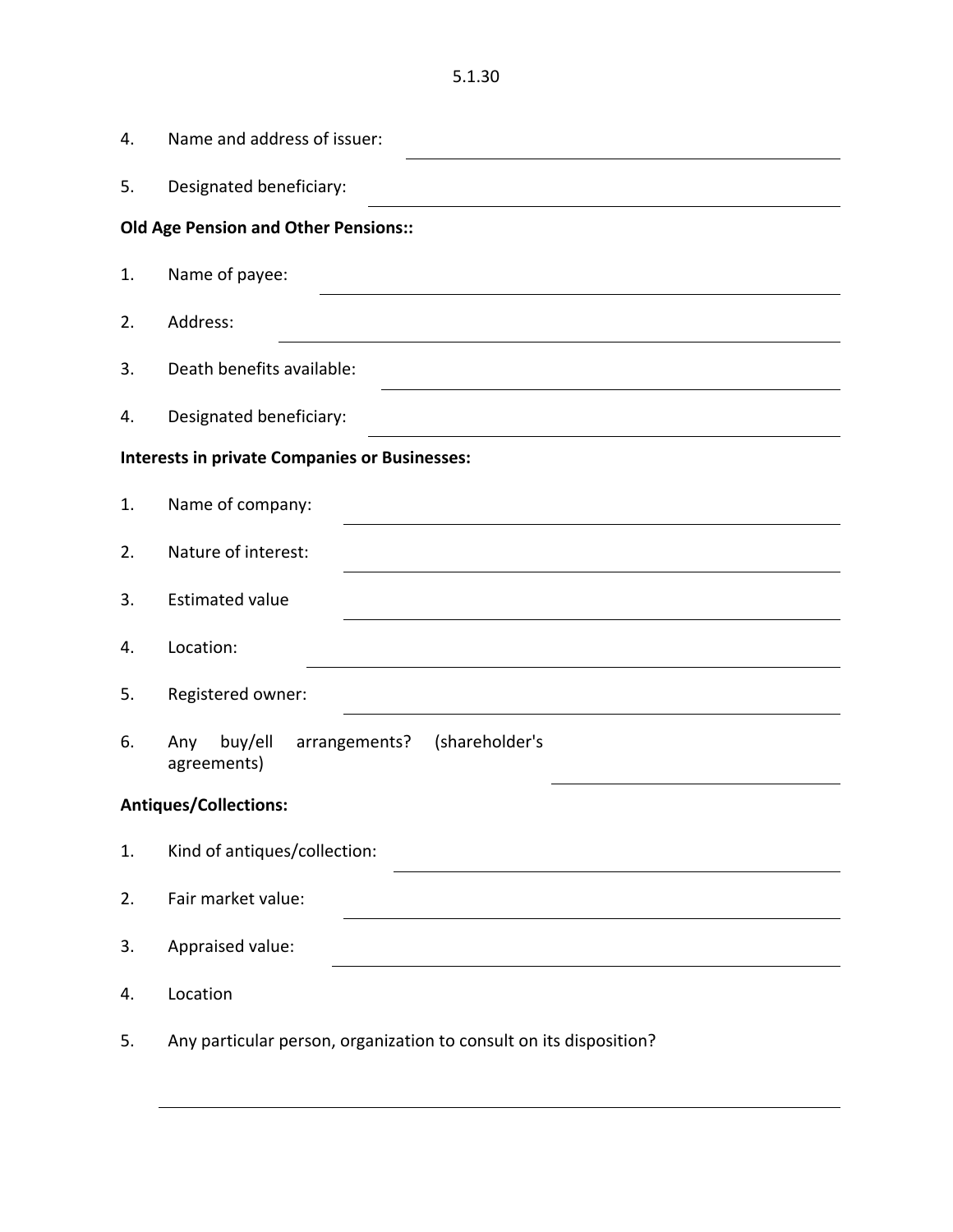5.1.31

| 1. | Death benefit available:                                                        |  |  |  |  |  |
|----|---------------------------------------------------------------------------------|--|--|--|--|--|
| 2. | Survivor's pension available:                                                   |  |  |  |  |  |
| 3. | Orphan's benefit available:                                                     |  |  |  |  |  |
|    | Wage/Salary:                                                                    |  |  |  |  |  |
| 1. | Any outstanding wages/salary:                                                   |  |  |  |  |  |
| 2. | Vacation pay owing:                                                             |  |  |  |  |  |
| 3. | Name of employer:                                                               |  |  |  |  |  |
|    | <b>Personal Effects:</b>                                                        |  |  |  |  |  |
| 1. | Anything of particular value:<br>No<br>Yes<br>ΙI<br>ΙI                          |  |  |  |  |  |
| 2. | Details:                                                                        |  |  |  |  |  |
|    |                                                                                 |  |  |  |  |  |
|    | <b>Furniture:</b>                                                               |  |  |  |  |  |
| 1. | Anything of particular value:<br>Yes<br>No<br>ΙI<br>H                           |  |  |  |  |  |
| 2. | Details:                                                                        |  |  |  |  |  |
|    |                                                                                 |  |  |  |  |  |
|    | (NB: The value of any specific items mentioned in the will should be obtained.) |  |  |  |  |  |
|    | Automobiles/Boats/Etc:                                                          |  |  |  |  |  |
| 1. | Make and year:                                                                  |  |  |  |  |  |
| 2. | Serial number:                                                                  |  |  |  |  |  |
|    |                                                                                 |  |  |  |  |  |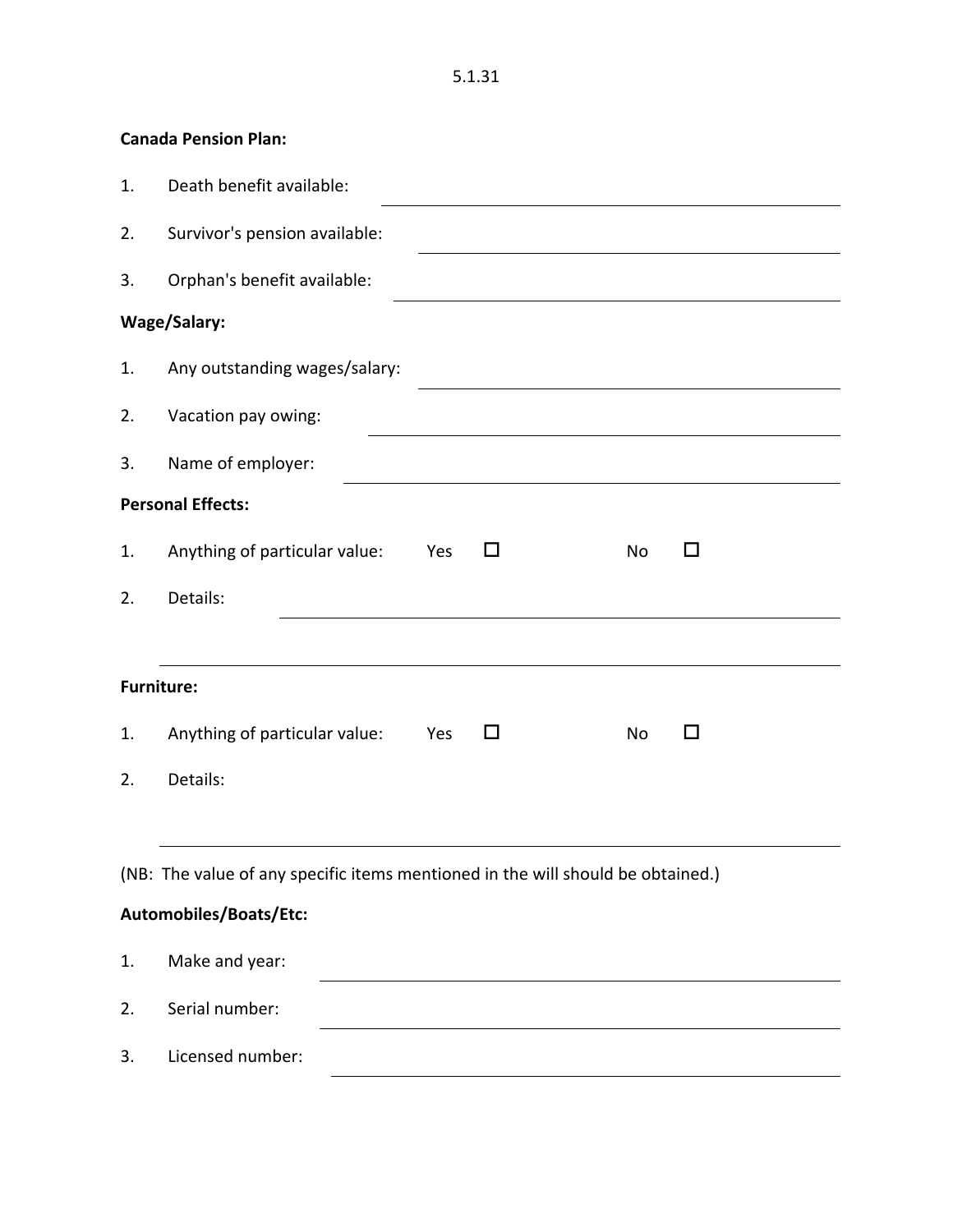| 4. | Registered owner:             |                                                                                |                                                                |                                    |                             |
|----|-------------------------------|--------------------------------------------------------------------------------|----------------------------------------------------------------|------------------------------------|-----------------------------|
| 5. | Fair market value:            |                                                                                |                                                                |                                    |                             |
|    |                               | <b>Safety Deposit Box/Securities held in Safekeeping:</b>                      |                                                                |                                    |                             |
| 1. | Bank:                         |                                                                                |                                                                |                                    |                             |
|    | Branch:                       |                                                                                |                                                                |                                    |                             |
|    | Address:                      |                                                                                |                                                                |                                    |                             |
| 2. | Registered owner:             |                                                                                |                                                                |                                    |                             |
|    |                               | Other Assets (Airmiles, Patents, Royalties, Digital assets like Bitcoin etc.): |                                                                |                                    |                             |
| 1. | Name:                         |                                                                                |                                                                |                                    |                             |
| 2. | Name:                         |                                                                                |                                                                |                                    |                             |
| 3. | Name:                         |                                                                                |                                                                |                                    |                             |
|    | <b>LIABILITY INFORMATION:</b> |                                                                                |                                                                |                                    |                             |
|    | <b>CREDITOR</b>               | <b>ADDRESS</b>                                                                 | <b>AMOUNT</b><br><b>OWING AS AT</b><br>DATE OF<br><b>DEATH</b> | <b>INTEREST</b><br><b>ACCRUING</b> | <b>NOTIFIED</b><br>OF DEATH |
| 1. |                               |                                                                                |                                                                |                                    |                             |
| 2. |                               |                                                                                |                                                                |                                    |                             |
| 3. |                               |                                                                                |                                                                |                                    |                             |
| 4. |                               |                                                                                |                                                                |                                    |                             |
|    |                               |                                                                                |                                                                |                                    |                             |
| 5. |                               |                                                                                |                                                                |                                    |                             |
| 6. |                               |                                                                                |                                                                |                                    |                             |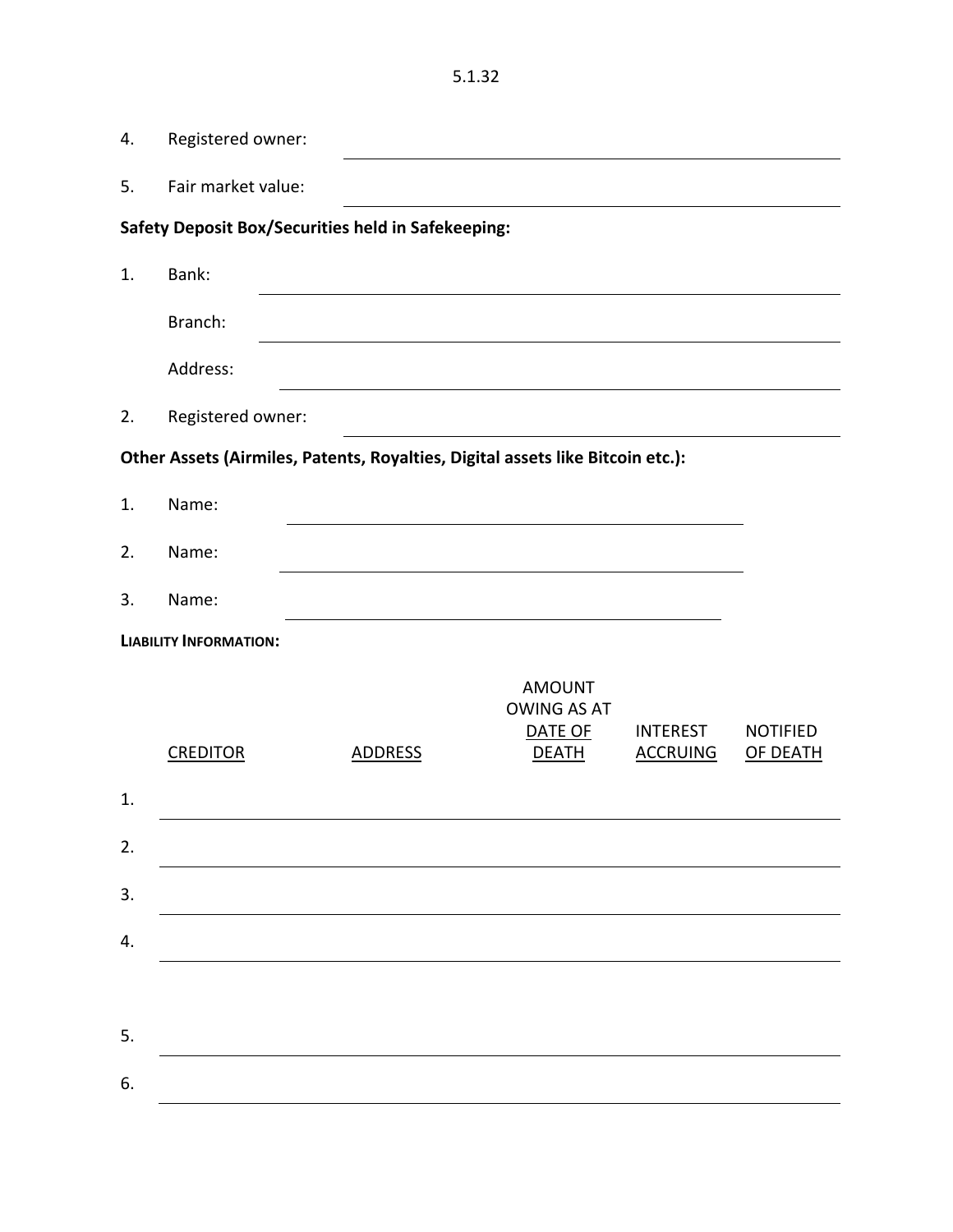| M.<br>۰. | w<br>۰, | ×<br>I |
|----------|---------|--------|
|          |         |        |

| 7.  |                                  |     |     |    |   |  |  |
|-----|----------------------------------|-----|-----|----|---|--|--|
| 8.  |                                  |     |     |    |   |  |  |
| 9.  |                                  |     |     |    |   |  |  |
| 10. |                                  |     |     |    |   |  |  |
|     | <b>INCOME TAX INFORMATION:</b>   |     |     |    |   |  |  |
| 1.  | Date last return filed:          |     |     |    |   |  |  |
| 2.  | Is filing all up-to-date:        | Yes | l l | No | ш |  |  |
| 3.  | Name of employer, if any:        |     |     |    |   |  |  |
| 4.  | Instalment payments made, if any |     |     |    |   |  |  |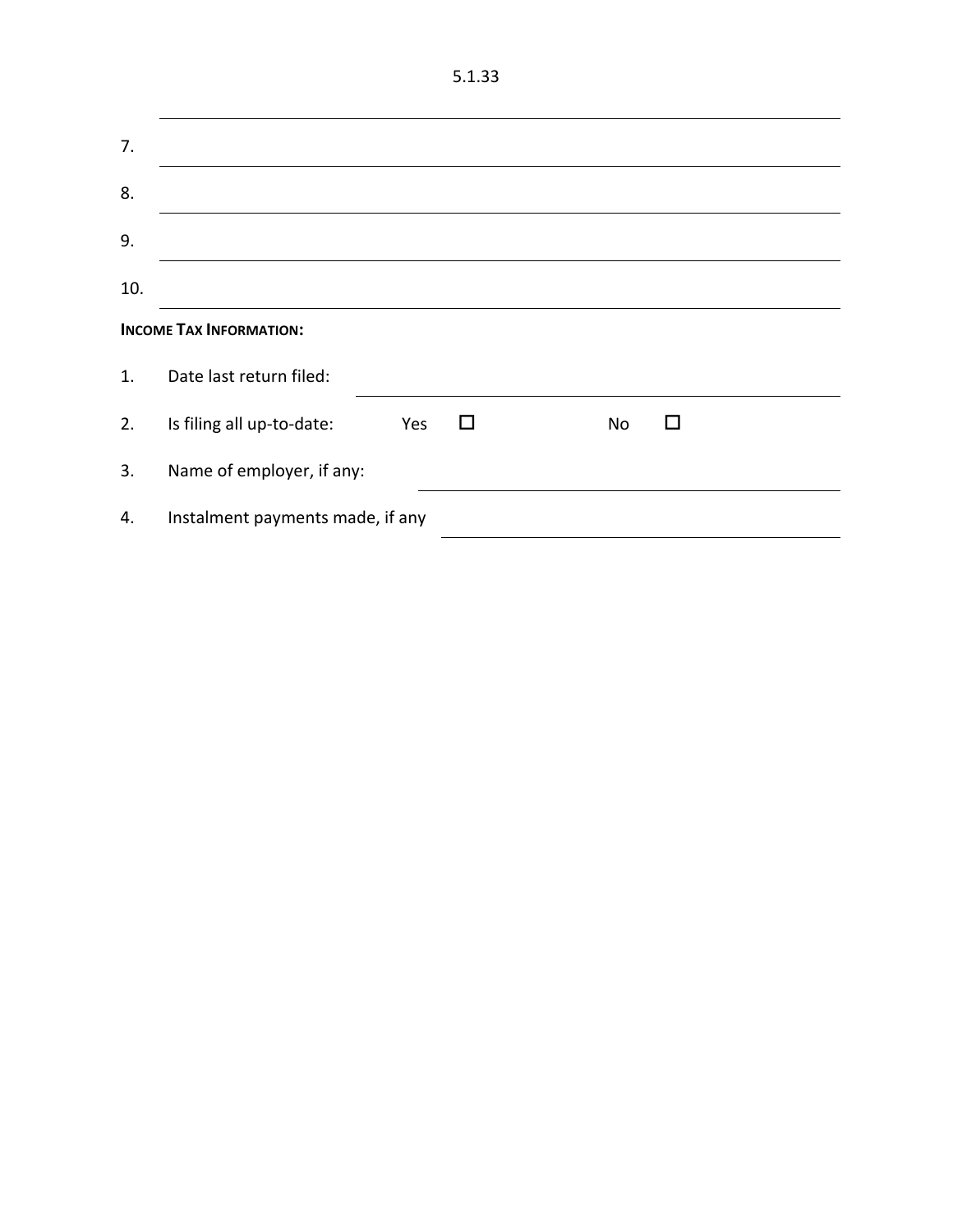|     |                                                                                                                              | N/A | <b>REQUIRED</b> | <b>DOCUMENT OBTAINED</b> |
|-----|------------------------------------------------------------------------------------------------------------------------------|-----|-----------------|--------------------------|
| 1.  | Original testamentary instruments (will and<br>codicil(s), if any                                                            |     |                 |                          |
| 2.  | court certified copy of grant of probate of<br>any foreign probates to be submitted for<br>resealing or ancillary grant      |     |                 |                          |
| 3.  | <b>Birth certificate</b>                                                                                                     |     |                 |                          |
| 4.  | Death certificate                                                                                                            |     |                 |                          |
| 5.  | Marriage certificate                                                                                                         |     |                 |                          |
| 6.  | Social insurance card                                                                                                        |     |                 |                          |
| 7.  | Copy of marriage agreement                                                                                                   |     |                 |                          |
| 8.  | Copy of separation agreement                                                                                                 |     |                 |                          |
| 9.  | Copy of divorce decrees, maintenance<br>orders and the like                                                                  |     |                 |                          |
| 10. | Bank passbooks and any other financial<br>documentation                                                                      |     |                 |                          |
| 11. | Bonds, stocks. and securities owned by a<br>deceased                                                                         |     |                 |                          |
| 12. | Registration documents with respect to<br>automobiles and boats                                                              |     |                 |                          |
| 13. | of<br>buy-sell<br>agreements,<br>Copy<br>any<br>partnership<br>agreements,<br>leases,<br>employment contracts, and the like  |     |                 |                          |
| 14. | Copy of financial statements and particulars<br>of any businesses or private companies in<br>which deceased held an interest |     |                 |                          |
| 15. | Previous years' tax returns                                                                                                  |     |                 |                          |

# <span id="page-34-0"></span>**VI. Appendix B. Checklist - Documents to Be Obtained at Initial Interview**